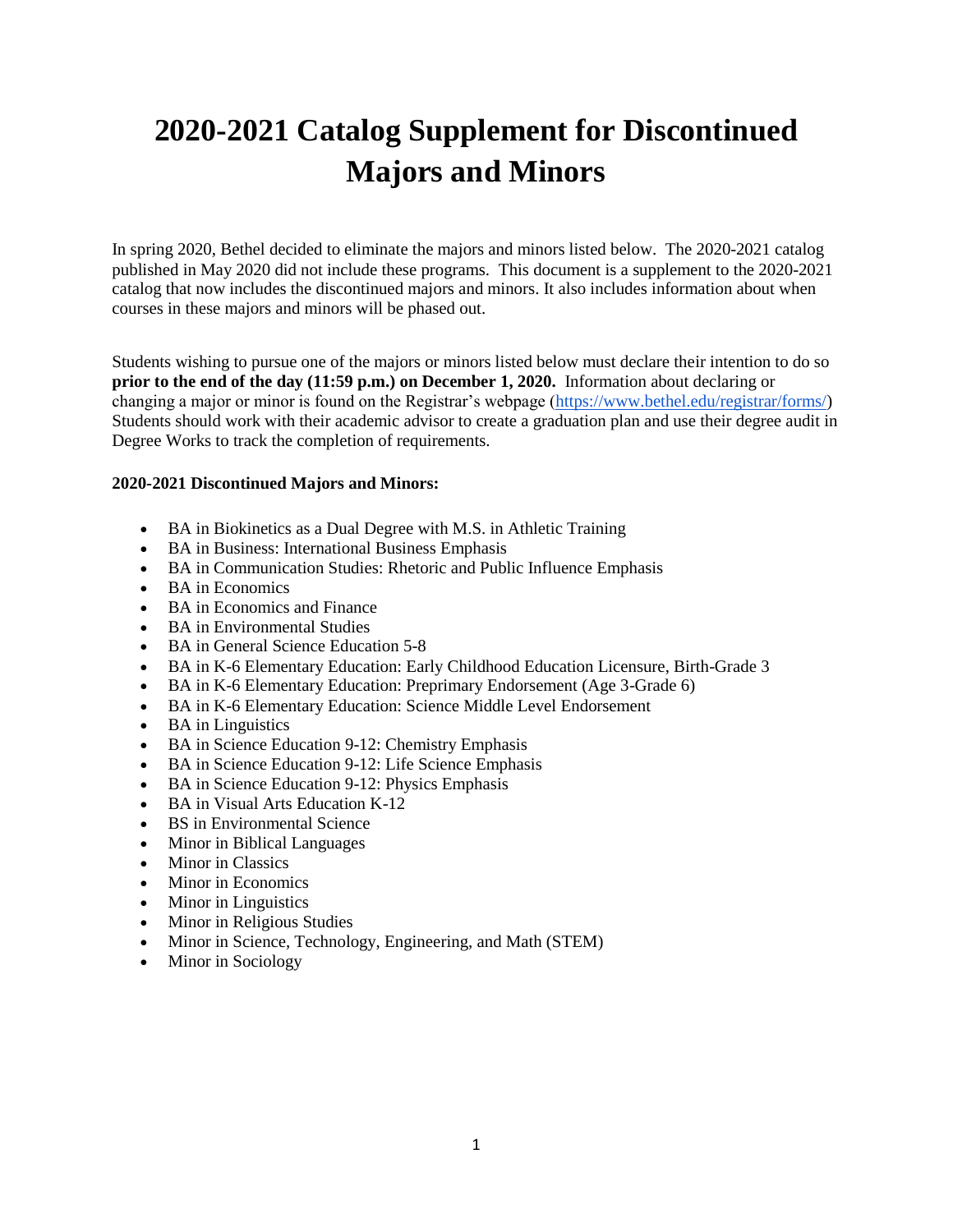# B.A. in Biokinetics as a Dual Degree with M.S. in Athletic Training

See the 2019-2020 catalog for Requirements for Admission to the Athletic Training Program

### **Human Kinetics and Applied Health Science Core:**

| <b>Course</b>                             | <b>Title</b>                                               | <b>Credits</b>              |
|-------------------------------------------|------------------------------------------------------------|-----------------------------|
| <b>HAS 120</b>                            | First Aid                                                  | 1                           |
| <b>HAS 130</b>                            | Personal and Community Health                              | 3                           |
| <b>HAS 170</b>                            | <b>Applied Nutrition</b>                                   | $\mathfrak{Z}$              |
| <b>HAS 247</b>                            | Motor Development and Learning                             | 3                           |
| <b>HAS 250M</b>                           | Statistics and Research Methods in Applied Health Sciences | $\mathfrak{Z}$              |
| <b>HAS 325</b>                            | Prevention and Care for Athletic Injuries                  | $\mathfrak{Z}$              |
| <b>HAS 370</b>                            | <b>Functional Human Nutrition</b>                          | $\mathfrak{Z}$              |
| <b>HAS 375</b>                            | <b>Biomechanics</b>                                        | $\mathfrak{Z}$              |
| <b>HAS 379</b>                            | <b>Integrative Human Physiology</b>                        | $\ensuremath{\mathfrak{Z}}$ |
| <b>HAS 393</b>                            | <b>Literature Review in Biokinetics</b>                    | $1\,$                       |
| <b>HAS 398</b>                            | Physiological Assessment Laboratory                        | $\mathbf{1}$                |
| <b>HAS 399</b>                            | Physiological Assessment                                   | $\mathfrak 3$               |
| <b>HAS 440</b>                            | <b>Advanced Training for Human Performance</b>             | 3                           |
| Choose from one of the following courses: |                                                            | 4                           |
| <b>BIO 104</b>                            | Human Biology                                              |                             |
| & BIO 104D                                | and Human Biology Lab                                      |                             |
| <b>BIO 120</b>                            | Introduction to Molecular and Cellular Biology             |                             |
| & BIO 120D                                | and Introduction to Molecular and Cellular Biology Lab     |                             |
| <b>BIO 122</b>                            | Introduction to Organismic Biology                         |                             |
| & BIO 122D                                | and Introduction Organismic Biology Lab                    |                             |
| <b>BIO 214</b>                            | Human Anatomy                                              | 4                           |
| & BIO 215                                 | and Human Anatomy Lab                                      |                             |
| <b>BIO 216</b>                            | <b>Human Physiology</b>                                    | 4                           |
| & BIO 217                                 | and Human Physiology Lab                                   |                             |
| <b>CHE 113</b>                            | General Chemistry I                                        | 4                           |
| & CHE 113D                                | and General Chemistry I Lab                                |                             |
| Choose from one of the following courses: |                                                            | $\overline{4}$              |
| <b>PHY 102</b>                            | Physics of Everyday Life                                   |                             |
| & PHY 102D                                | and Physics of Everyday Life Lab                           |                             |
| <b>PHY 202</b>                            | <b>Introductory Physics I</b>                              |                             |
| & PHY 202D                                | and Introductory Physics I Lab                             |                             |
| <b>PSY 100</b>                            | Introduction to Psychology                                 | 3                           |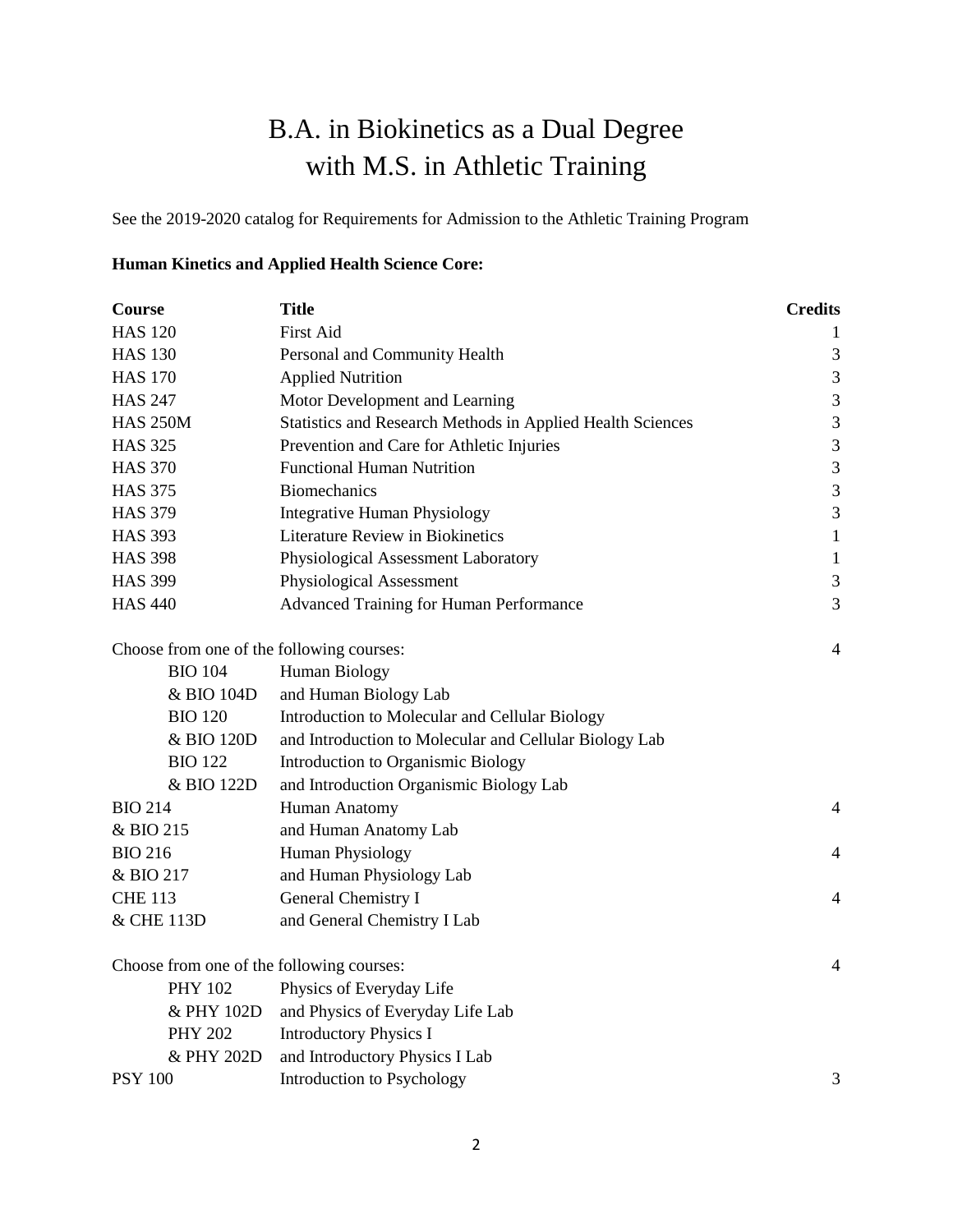|                                                              | <b>Credits</b> |
|--------------------------------------------------------------|----------------|
| Major                                                        | 56             |
| General Education                                            | 49-50          |
| Courses from Bethel's M.S. in Athletic Training <sup>1</sup> | 57             |
| <b>Total Credits</b>                                         | 162-163        |

<sup>1</sup> Students will receive a B.A. degree in Biokinetics as a dual degree, that will be granted only upon completion of the M.S. in Athletic [Training.](https://catalog.bethel.edu/archive/2019-2020/graduate/academic-programs-disciplines/athletic-training/#text) Specific courses and descriptions can be found in the [Bethel](https://catalog.bethel.edu/archive/2019-2020/graduate/) [University](https://catalog.bethel.edu/archive/2019-2020/graduate/) Graduate Catalog.

Courses whose number is followed by a letter fulfill a General Education requirement.

Students may not declare a B.A. in Biokinetics as a Dual Degree with M.S. in Athletic Training and a B.S. in Biokinetics.

Courses included in this program's Degree Requirements **affected** by this curriculum change:

• HAS 325 – *Prevention and Care of Athletic Injuries* will be offered in Fall 2020 and **no longer offered after Fall 2020**

For more information on this program and for assistance with academic planning please contact Mr. Neal Dutton at **dutnea@bethel.edu** in the department of **Human Kinetics and Applied Health Science**.

# B.A. in Business with an Emphasis in International Business

### **Business Core:**

| <b>Title</b>                                       | <b>Credits</b> |
|----------------------------------------------------|----------------|
| Business Calculus <sup>3</sup>                     | 3              |
| <b>Business Problem Solving</b>                    |                |
| Introduction to Business Applications <sup>4</sup> |                |
| <b>Financial Accounting</b>                        | 4              |
| Principles of Marketing                            | 4              |
| Principles of Management                           | 4              |
| <b>Business Information Systems</b>                | 3              |
| <b>Managerial Finance</b>                          | 4              |
| <b>Business Law</b>                                | 3              |
| Internship in Business <sup><math>1</math></sup>   | $3-4$          |
| Principles of Economics                            | 4              |
| <b>Statistical Analysis</b>                        | 3              |
|                                                    |                |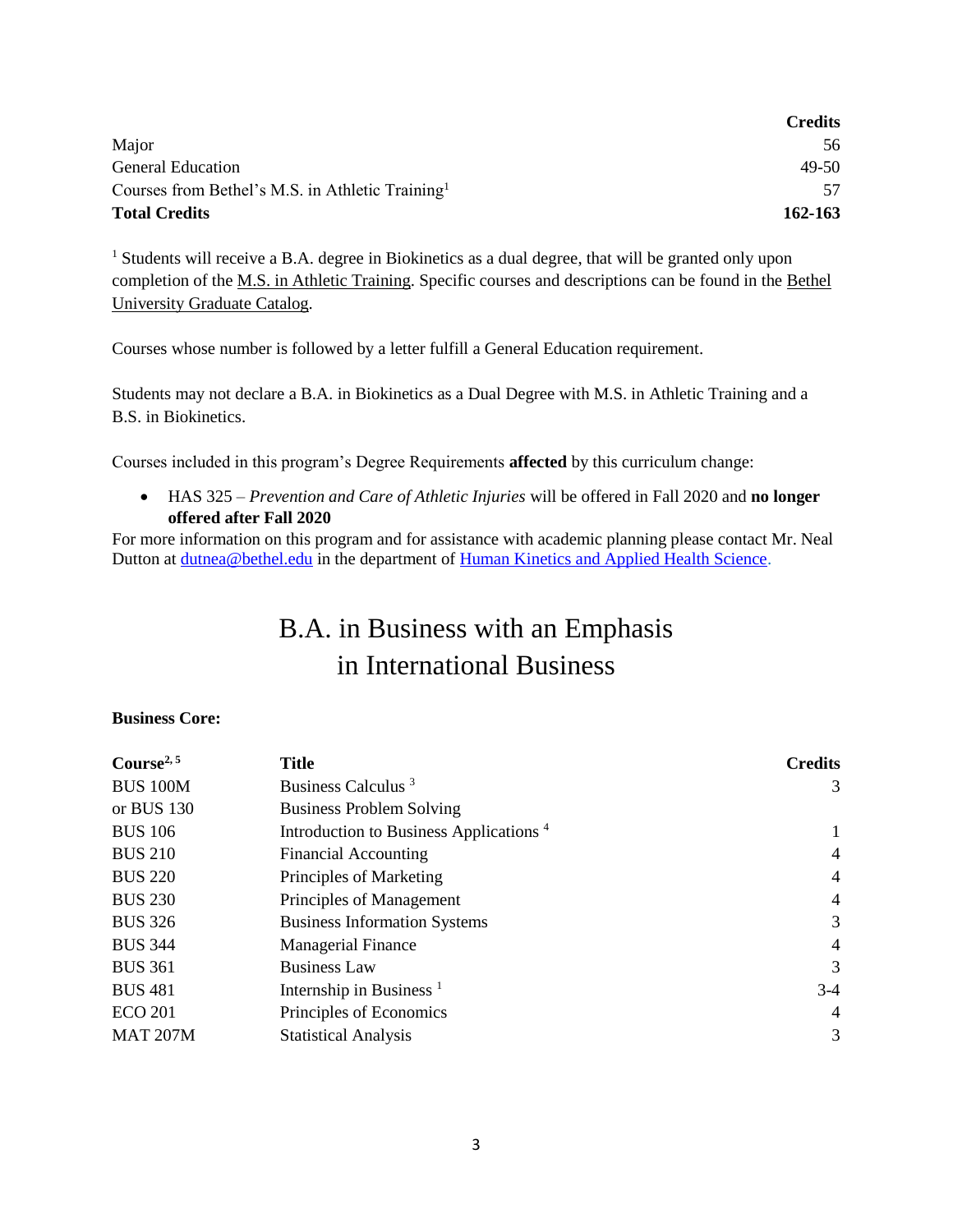#### **International Business Emphasis:**

| Course                                    | <b>Title</b>                                                                                   | <b>Credits</b> |
|-------------------------------------------|------------------------------------------------------------------------------------------------|----------------|
| <b>ECO 302</b>                            | <b>Intermediate Macroeconomics</b>                                                             | 3              |
| <b>ECO 305</b>                            | <b>International Trade and Finance</b>                                                         | 3              |
| <b>BUS 318G</b>                           | Global Marketing                                                                               | 3              |
| <b>BUS 430</b>                            | <b>Strategic Management</b>                                                                    | 3              |
| <b>BUS 455</b>                            | <b>International Business Seminar</b>                                                          | 3              |
| Business and/or economics elective course |                                                                                                | 3              |
|                                           | Select one World Languages and Cultures course in addition to fulfilling the general education |                |
| requirement                               |                                                                                                | $3-4$          |
|                                           | Choose one of the following Intercultural Competency courses:                                  | $3-4$          |
| <b>COM 355Z</b>                           | <b>Intercultural Communication</b>                                                             |                |
| <b>RES 340Z</b>                           | Principles and Methods of Intercultural Leadership                                             |                |
| Choose one International Experience from: |                                                                                                | 3              |
| <b>BUS 202Z</b>                           | Introduction to International Business (or other approved international<br>$experience)^6$     |                |
| <b>BUS 342GZ</b>                          | International Market Issues <sup>6</sup>                                                       |                |
|                                           |                                                                                                | <b>Credits</b> |
| <b>Business Core</b>                      |                                                                                                | $36-37$        |

| <b>Business Core</b>                   | $36 - 37$ |
|----------------------------------------|-----------|
| <b>International Business Emphasis</b> | 27-29     |
| Business Core and Emphasis             | 64-65     |
| <b>General Education</b>               | $49-50$   |
| Electives                              | 8         |
| <b>Total Credits</b>                   | 122       |

 $1$ To qualify for taking the Certified Public Accounting (CPA) exam, the internship course must be specifically designated as an Internship-Accounting in order to fulfill the rules established by the Minnesota Board of Accountancy. A maximum of six credits for internships can qualify for the 150-credit requirement for CPA licensing.

<sup>2</sup> Students must earn a minimum grade of C in each of the core courses to graduate.

<sup>3</sup> MAT [124M](https://catalog.bethel.edu/search/?P=MAT%20124M) may be used as a substitute. Students entering graduate school in business are strongly encouraged to take BUS [100M](https://catalog.bethel.edu/search/?P=BUS%20100M) or MAT [124M.](https://catalog.bethel.edu/search/?P=MAT%20124M) Students in Business Analysis and Analytics emphasis must take BUS [100M](https://catalog.bethel.edu/search/?P=BUS%20100M) or MAT [124M.](https://catalog.bethel.edu/search/?P=MAT%20124M)

<sup>4</sup> Students can choose to take [BUS](https://catalog.bethel.edu/search/?P=BUS%20106) 106 or successfully pass the Approved Assessment for 0 credits.

<sup>5</sup> In order to enroll in 400-level [BUS](https://catalog.bethel.edu/search/?P=BUS%20481) and ECO courses (except for **BUS 481**), students must earn a minimum grade of D in each of the core Business courses.

<sup>6</sup> BUS 202Z may be waived by petition upon the competition of an international study experience with prior approval of the department.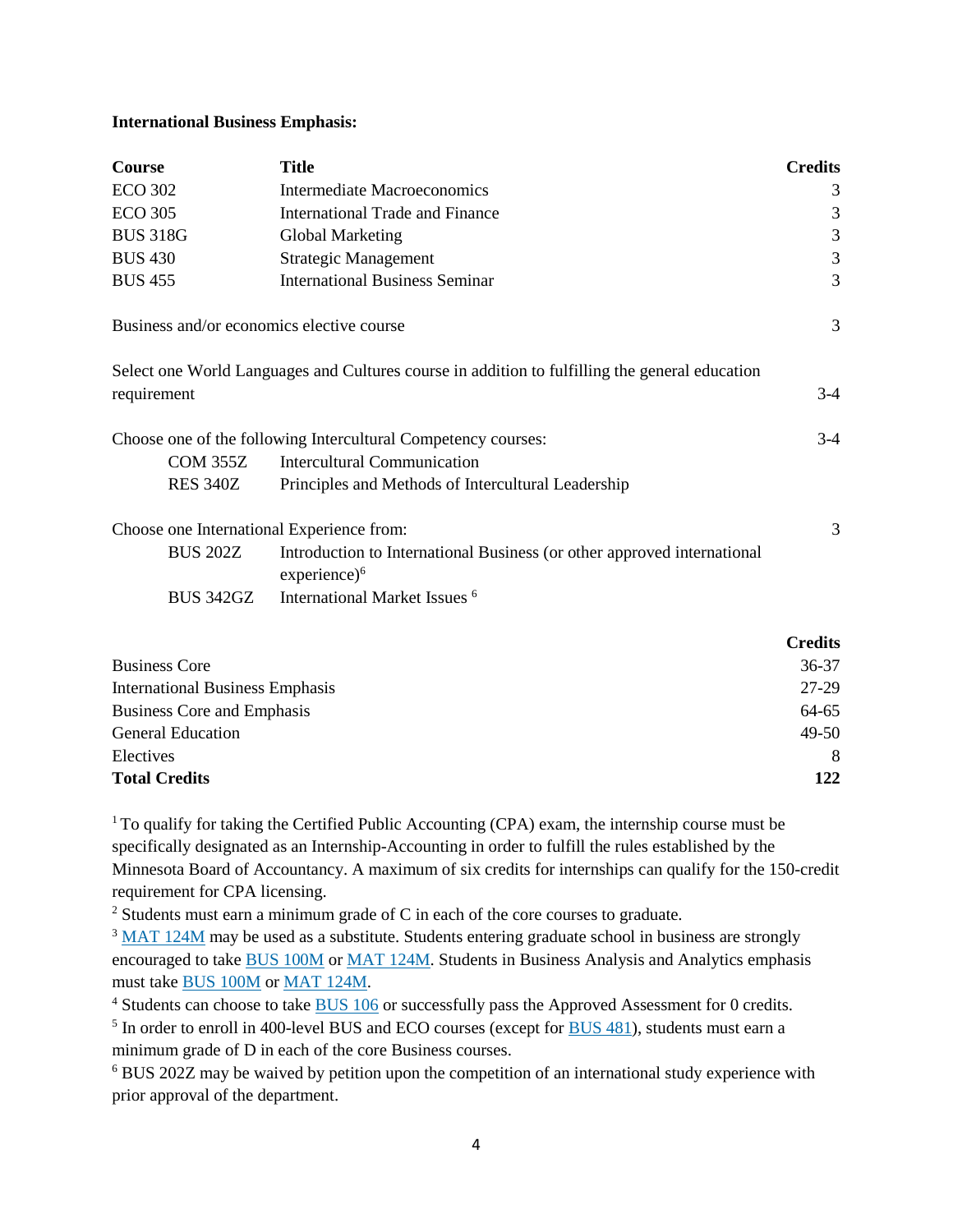Courses whose number is followed by a letter fulfill a General Education requirement.

Students may not declare a B.A. in Business with an Emphasis in International Business and a Minor in Business.

Students may not declare a B.A. in Business with an Emphasis in International Business and a B.A. in Business and Political Science.

Courses included in this program's Degree Requirements **affected** by this curriculum change:

- BUS 455 *International Business Seminar* will be offered in Spring 2021 and **no longer offered after Spring 2021;** students can substitute an existing business seminar (BUS 417, BUS 420, BUS 470, BUS 475, or BUS 493) for this course after the 2020-2021 Academic year
- ECO 305 *International Trade and Finance* will be offered in Fall 2020 and **no longer offered after Fall 2020**

For more information on this program and for assistance with academic planning please contact Dr. Christina Kaiser at [ckaiser@bethel.edu](mailto:ckaiser@bethel.edu) in the department of [Business and Economics.](https://www.bethel.edu/undergrad/academics/business-economics/)

# B.A. in Communication Studies with an Emphasis in Rhetoric and Public Influence

#### **Communication Studies Core:**

| <b>Course</b>  | Title                               | <b>Credits</b> |
|----------------|-------------------------------------|----------------|
| <b>COM 210</b> | Perspectives on Human Communication | 3              |
| <b>COM 213</b> | Media Communication                 | $\mathcal{R}$  |
| COM 363        | Methods of Communication Research   | $\overline{4}$ |

#### **Rhetoric and Public Influence Emphasis:**

| <b>Course</b>   | Title                                                       | <b>Credits</b> |
|-----------------|-------------------------------------------------------------|----------------|
| <b>COM 230L</b> | Introduction to Rhetoric and Public Influence               | 3              |
| <b>COM 318</b>  | Argumentation and Debate                                    | $\overline{4}$ |
| <b>COM 361</b>  | <b>Rhetorical Criticism</b>                                 | 3              |
| <b>COM 463</b>  | Topics in Communication Analysis <sup>1</sup>               | 3              |
| <b>COM 498</b>  | Capstone: Rhetoric and Public Influence                     | $\overline{4}$ |
|                 | Choose two of the following Communication Analysis courses: | $6 - 7$        |
| <b>COM 325</b>  | <b>Political Communication</b>                              |                |
| <b>COM 375</b>  | Media Criticism and Theory                                  |                |
| <b>COM 463</b>  | Topics in Communication Analysis <sup>1</sup>               |                |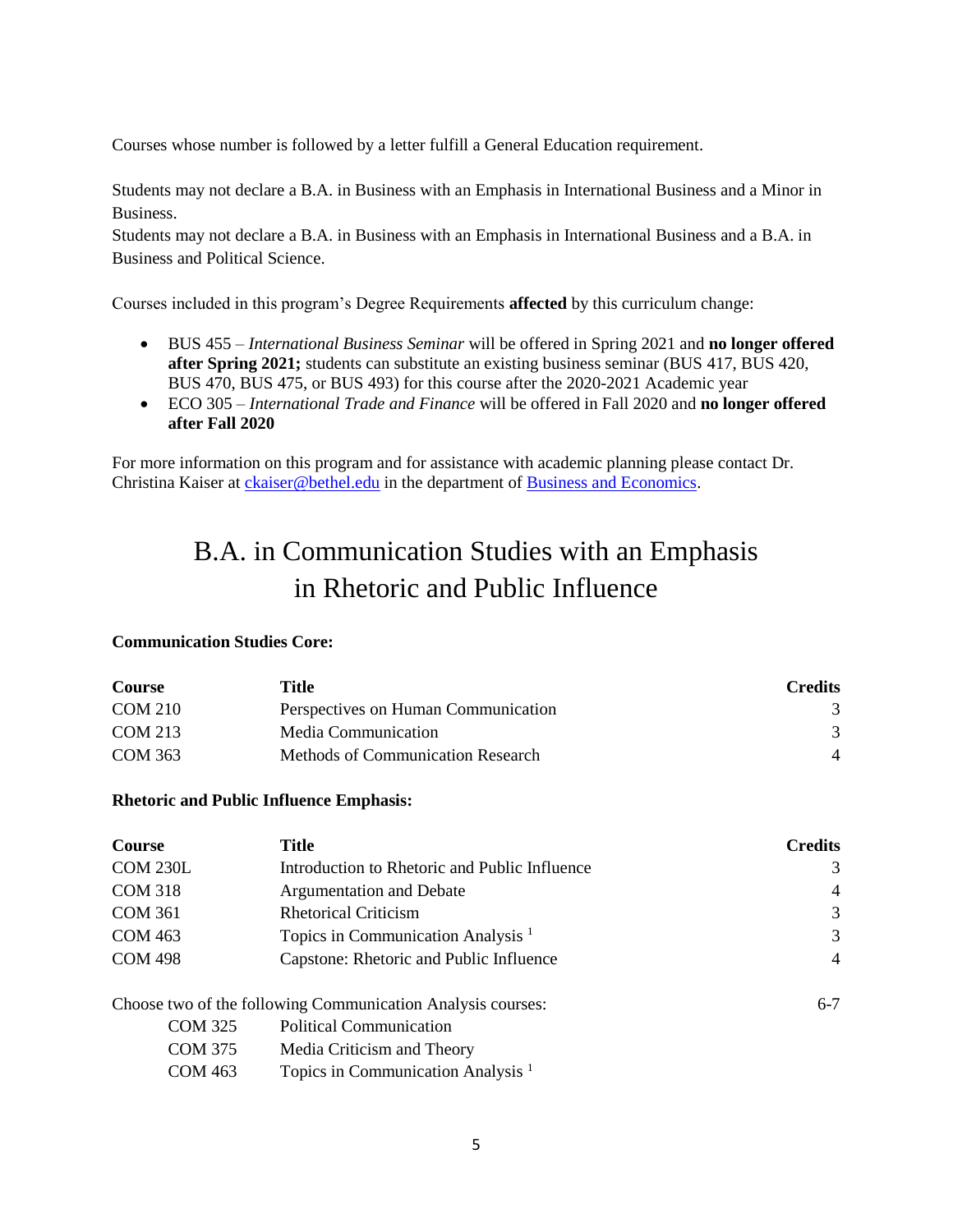|                 | Choose one of the following Oral Communication courses:       | 4 |
|-----------------|---------------------------------------------------------------|---|
| <b>COM 301A</b> | Oral Interpretation                                           |   |
| <b>COM 386</b>  | <b>Advanced Public Speaking</b>                               |   |
| <b>COM 387</b>  | <b>Speaking in Ministry Contexts</b>                          |   |
|                 |                                                               |   |
|                 | Choose one of the following Relational Communication courses: | 4 |
| <b>COM 220</b>  | Group Communication                                           |   |
| <b>COM 322</b>  | <b>Advanced Group Communication</b>                           |   |
| <b>COM 355Z</b> | <b>Intercultural Communication</b>                            |   |
| <b>COM 370</b>  | Interpersonal Communication                                   |   |
|                 |                                                               |   |

Choose two elective courses from history or political science courses (3 credits at 300-level or above) 6

|                                                | <b>Credits</b> |
|------------------------------------------------|----------------|
| <b>Communication Studies Core</b>              | 10             |
| Rhetoric and Public Influence Emphasis         | 37-38          |
| <b>Communication Studies Core and Emphasis</b> | 97             |
| <b>General Education</b>                       | $49-50$        |
| Electives                                      | 25             |
| <b>Total Credits</b>                           | 122            |

<sup>1</sup> Course may be repeated for credit when topics offered are different. The same topic cannot fulfill both the Required COM 463 course and the Choose from COM 463 option.

Courses whose number is followed by a letter fulfill a General Education requirement.

Students may not declare a B.A. in Communication Studies with an Emphasis in Rhetoric and Public Influence and a Minor in Communication Studies.

Courses included in this program's Degree Requirements **affected** by this curriculum change:

- COM 230L *Introduction to Rhetoric and Public Influence* will be offered in Fall 2020 and **no longer offered after Fall 2020**
- COM 498 *Capstone: Rhetoric and Public Influence* will be offered Spring 2021, 2022, 2023 and **no longer offered after Spring 2023**

For more information on this program and for assistance with academic planning please contact Dr. Peggy Kendall at [p-kendall@bethel.edu](mailto:p-kendall@bethel.edu) in the department of [Communication Studies.](https://www.bethel.edu/undergrad/academics/communication/)

## B.A. in Economics

**Core Courses:**<sup>1</sup>

| <b>Course</b>  | Title                   | Credits |
|----------------|-------------------------|---------|
| <b>ECO 201</b> | Principles of Economics |         |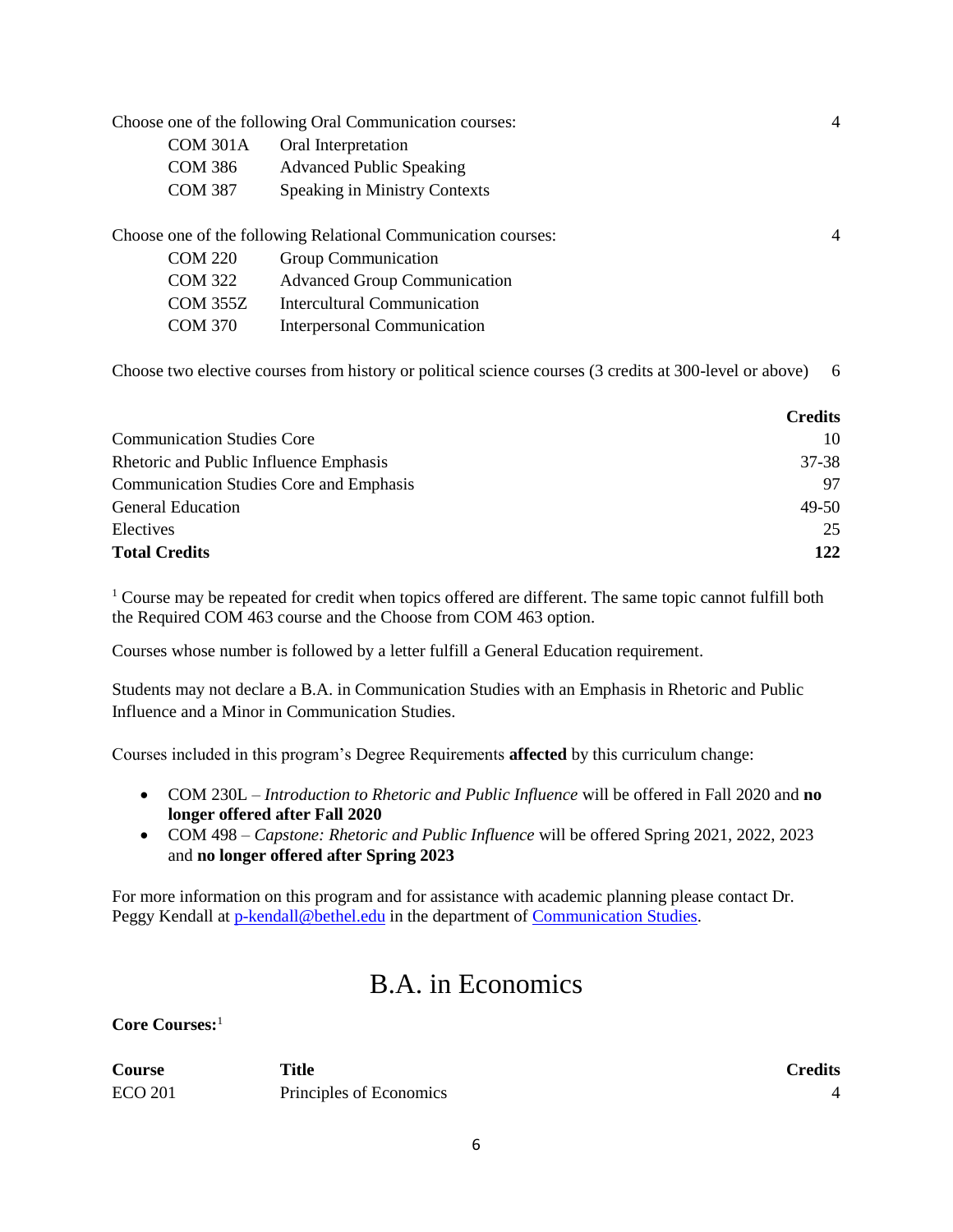| <b>MAT 207M</b> | <b>Statistical Analysis</b> |       |
|-----------------|-----------------------------|-------|
| <b>BUS 100M</b> | <b>Business Calculus</b>    | $3-4$ |
| or MAT $124M$   | Calculus 1                  |       |

#### **Additional Required Courses:**

| <b>ECO 301</b> | Intermediate Microeconomics     | 3              |
|----------------|---------------------------------|----------------|
| <b>ECO 302</b> | Intermediate Macroeconomics     | 3              |
| <b>ECO 340</b> | Econometrics                    | $\overline{4}$ |
| <b>ECO</b> 401 | <b>Advanced Economic Theory</b> | 3              |
| <b>ECO 499</b> | Senior Seminar                  | $\mathcal{R}$  |
| <b>BUS 481</b> | Internship in Business          | $3-4$          |
|                |                                 |                |

| Electives from 200-level or above economics courses, excluding ECO 200 |  |
|------------------------------------------------------------------------|--|
|                                                                        |  |

|                          | <b>Credits</b> |
|--------------------------|----------------|
| Major                    | 38-40          |
| <b>General Education</b> | 49-50          |
| Electives                | $32 - 35$      |
| <b>Total Credits</b>     | 122            |

<sup>1</sup> Students majoring in economics must complete their core courses with a minimum grade of *C* in order to successfully complete the economics major.

Courses whose number is followed by a letter fulfill a General Education requirement.

Students considering graduate studies in economics should give consideration to earning a mathematics minor.

Students may not declare a B.A. in Economics and a B.A. in Economics and Finance. Students may not declare a B.A. in Economics and a Minor in Economics.

Courses included in this program's Degree Requirements **affected** by this curriculum change:

- ECO 305 *International Trade and Finance* will be offered in Fall 2020 and **no longer offered after Fall 2020**
- ECO 320G *Economic Development of Less-Developed Countries* will be offered in Fall 2020 and **no longer offered after Fall 2020**
- ECO 340 *Econometrics* will be offered in Spring 2021 and **no longer offered after Spring 2021**
- ECO 401 *Advanced Economic Theory* will be offered in Spring 2021 and **no longer offered after Spring 2021**
- ECO 499 *Senior Seminar* will be offered in Fall 2020 and **no longer offered after Fall 2020;**  students can substitute a business seminar (BUS 470) for this course after the 2020-2021 Academic year

For more information on this program and for assistance with academic planning please contact Dr. Christina Kaiser at [ckaiser@bethel.edu](mailto:ckaiser@bethel.edu) in the department of [Business and Economics.](https://www.bethel.edu/undergrad/academics/business-economics/)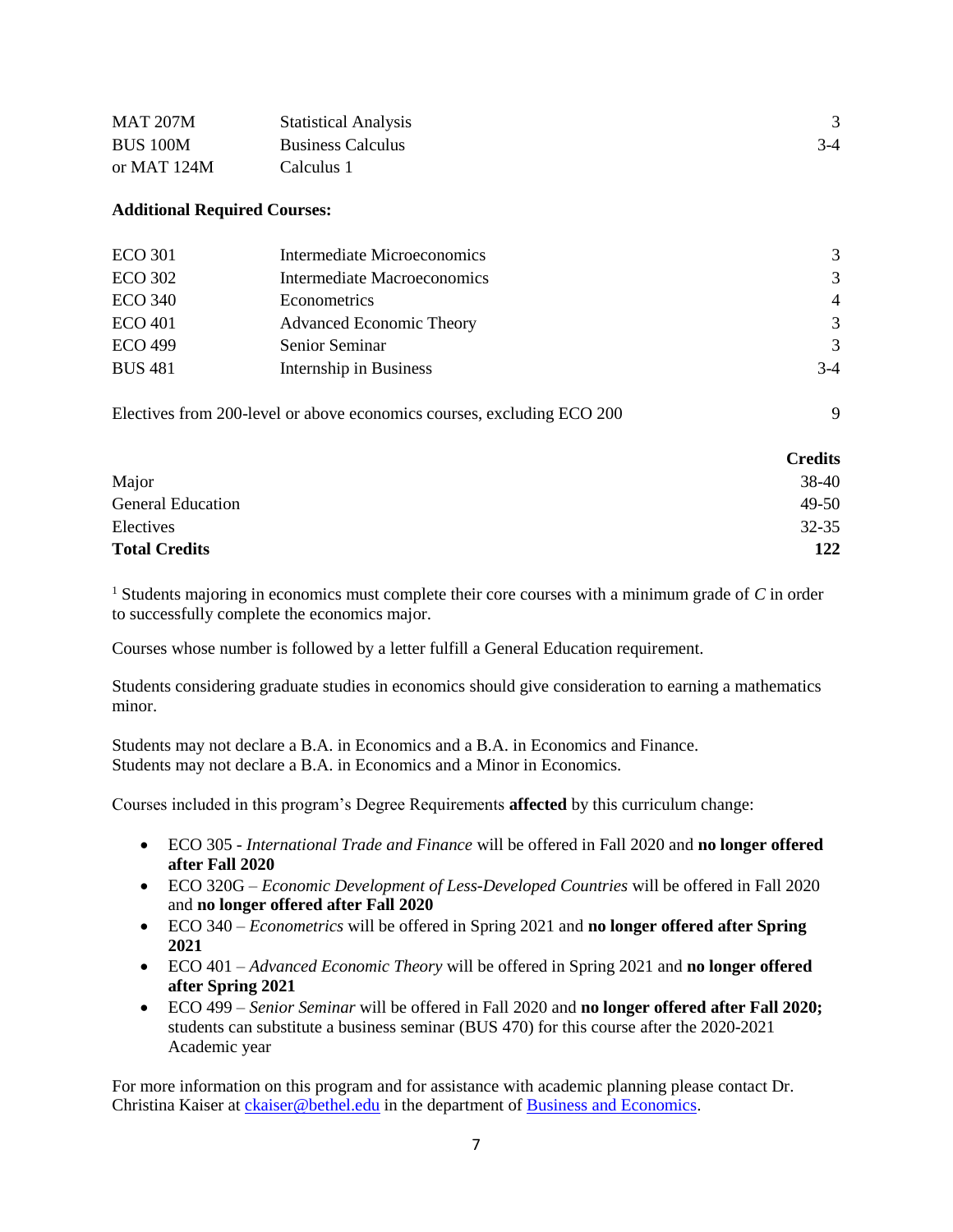# B.A. in Economics and Finance

### **Core Courses:** 1,3

| <b>Course</b>   | <b>Title</b>                                       | <b>Credits</b> |
|-----------------|----------------------------------------------------|----------------|
| <b>BUS 106</b>  | Introduction to Business Applications <sup>2</sup> |                |
| <b>BUS 210</b>  | <b>Financial Accounting</b>                        | $\overline{4}$ |
| <b>BUS 220</b>  | Principles of Marketing                            | 4              |
| <b>BUS 230</b>  | Principles of Management                           | $\overline{4}$ |
| <b>BUS 326</b>  | <b>Business Information Systems</b>                | 3              |
| <b>BUS 344</b>  | <b>Managerial Finance</b>                          | $\overline{4}$ |
| <b>BUS 361</b>  | <b>Business Law</b>                                | 3              |
| <b>BUS 481</b>  | Internship in Business                             | $3-4$          |
| <b>MAT 207M</b> | <b>Statistical Analysis</b>                        | 3              |
| <b>BUS 100M</b> | <b>Business Calculus</b>                           | $3-4$          |
| or MAT 124M     | Calculus 1                                         |                |

#### **Additional Required Courses:**

| <b>BUS 317</b> | <b>Business Analytics</b>       | $\overline{4}$ |
|----------------|---------------------------------|----------------|
| or ECO 340     | Econometrics                    |                |
| <b>BUS 390</b> | Investments                     | $\overline{4}$ |
| <b>BUS 440</b> | <b>Capital Markets</b>          | 3              |
| <b>ECO 201</b> | Principles of Economics         | $\overline{4}$ |
| <b>ECO 301</b> | Intermediate Microeconomics     | 3              |
| <b>ECO 302</b> | Intermediate Macroeconomics     | 3              |
| <b>ECO 401</b> | <b>Advanced Economic Theory</b> | 3              |
| <b>ECO 499</b> | Senior Seminar                  | 3              |
|                |                                 |                |

Business and/or economics elective course, excluding ECO 200 3

|                      | <b>Credits</b> |
|----------------------|----------------|
| Major                | 62-64          |
| General Education    | 49-50          |
| Electives            | $8 - 11$       |
| <b>Total Credits</b> | 122            |

<sup>1</sup> In order to enroll in 400-level [BUS](https://catalog.bethel.edu/search/?P=BUS%20481) and ECO courses (except for **BUS 481**), students must earn a minimum grade of a D in each of the core Business courses.

<sup>2</sup> Students can choose to take **[BUS](https://catalog.bethel.edu/search/?P=BUS%20106) 106** or successfully pass the Approved Assessment for 0 credits.

<sup>3</sup> Students must earn a minimum grade of a C in each of the core Business courses to graduate.

Courses whose number is followed by a letter fulfill a General Education requirement.

Students may not declare a B.A. in Economics and Finance and a B.A. in Economics.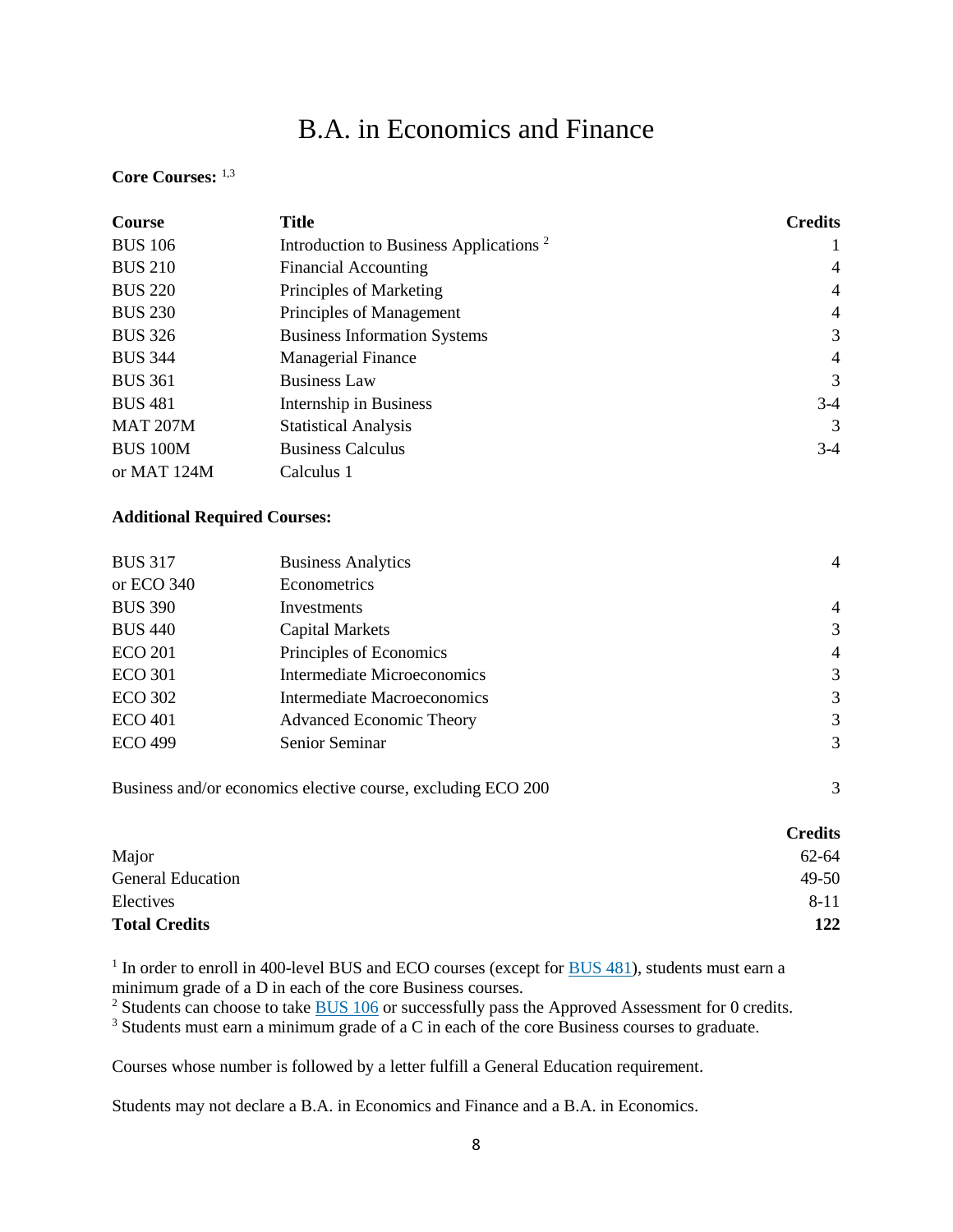Students may not declare a B.A. in Economics and Finance and a Minor in Economics.

Courses included in this program's Degree Requirements **affected** by this curriculum change:

- ECO 340 *Econometrics* will be offered in Spring 2021 and **no longer offered after Spring 2021**
- ECO 401 *Advanced Economic Theory* will be offered in Spring 2021 and **no longer offered after Spring 2021**
- ECO 499 *Senior Seminar* will be offered in Fall 2020 and **no longer offered after Fall 2020;** students can substitute a business seminar (BUS 470) for this course after the 2020-2021 Academic year

For more information on this program and for assistance with academic planning please contact Dr. Christina Kaiser at [ckaiser@bethel.edu](mailto:ckaiser@bethel.edu) in the department of [Business and Economics.](https://www.bethel.edu/undergrad/academics/business-economics/)

| <b>Course</b>                         | <b>Title</b>                                                      | <b>Credits</b>   |
|---------------------------------------|-------------------------------------------------------------------|------------------|
|                                       | Choose one of the following Biology courses:                      | 4                |
| <b>BIO 122</b>                        | Introduction to Organismic Biology                                |                  |
| & BIO 122D                            | and Introduction to Organismic Biology Lab                        |                  |
| <b>BIO 128</b>                        | Integrative Biology: Metabolism, Energy, Biodiversity             |                  |
| & BIO 128D                            | and Integrative Biology: Metabolism, Energy, and Biodiversity Lab |                  |
| <b>BIO 330</b>                        | Ecology                                                           | 4                |
| & BIO 331                             | and Ecology Lab                                                   |                  |
| <b>ENS 104</b>                        | <b>Environment and Humanity</b>                                   | $\overline{4}$   |
| & ENS 104D                            | and Environment and Humanity Lab                                  |                  |
| <b>ENS 205L</b>                       | Sustainable Living                                                | 3                |
| <b>ENS 399</b>                        | <b>Introduction to Research</b>                                   | $\mathbf{1}$     |
| <b>ENS 481</b>                        | Internship in Environmental Studies                               | 3                |
| <b>ENS 496</b>                        | <b>Research in Environmental Studies</b>                          | 1                |
| <b>ENS 498</b>                        | Seminar in Environmental Studies                                  | $\mathbf{1}$     |
| <b>ENS 499</b>                        | Symposium                                                         | $\boldsymbol{0}$ |
| Choose 15 credits from the following: |                                                                   | 15               |
| <b>ENS 305K</b>                       | <b>Transforming Technology: Environmental Perspectives</b>        |                  |
| <b>ENS 330K</b>                       | Science, Values, and the Making of Environmental Policy           |                  |
| <b>ENS 335K</b>                       | <b>Environmental Ethics</b>                                       |                  |
| <b>ENS 341K</b>                       | <b>Environmental Writing</b>                                      |                  |
| <b>GES 307K</b>                       | Natural Resources: Use Them but Don't Lose Them                   |                  |
| GES 318KZ                             | Ecology in the Tropics: Natural History and Future Prospects      |                  |
| <b>GES 326K</b>                       | <b>Economic Botany</b>                                            |                  |
| HIS/GEO 320K                          | History and the Human Environment                                 |                  |

## B.A. in Environmental Studies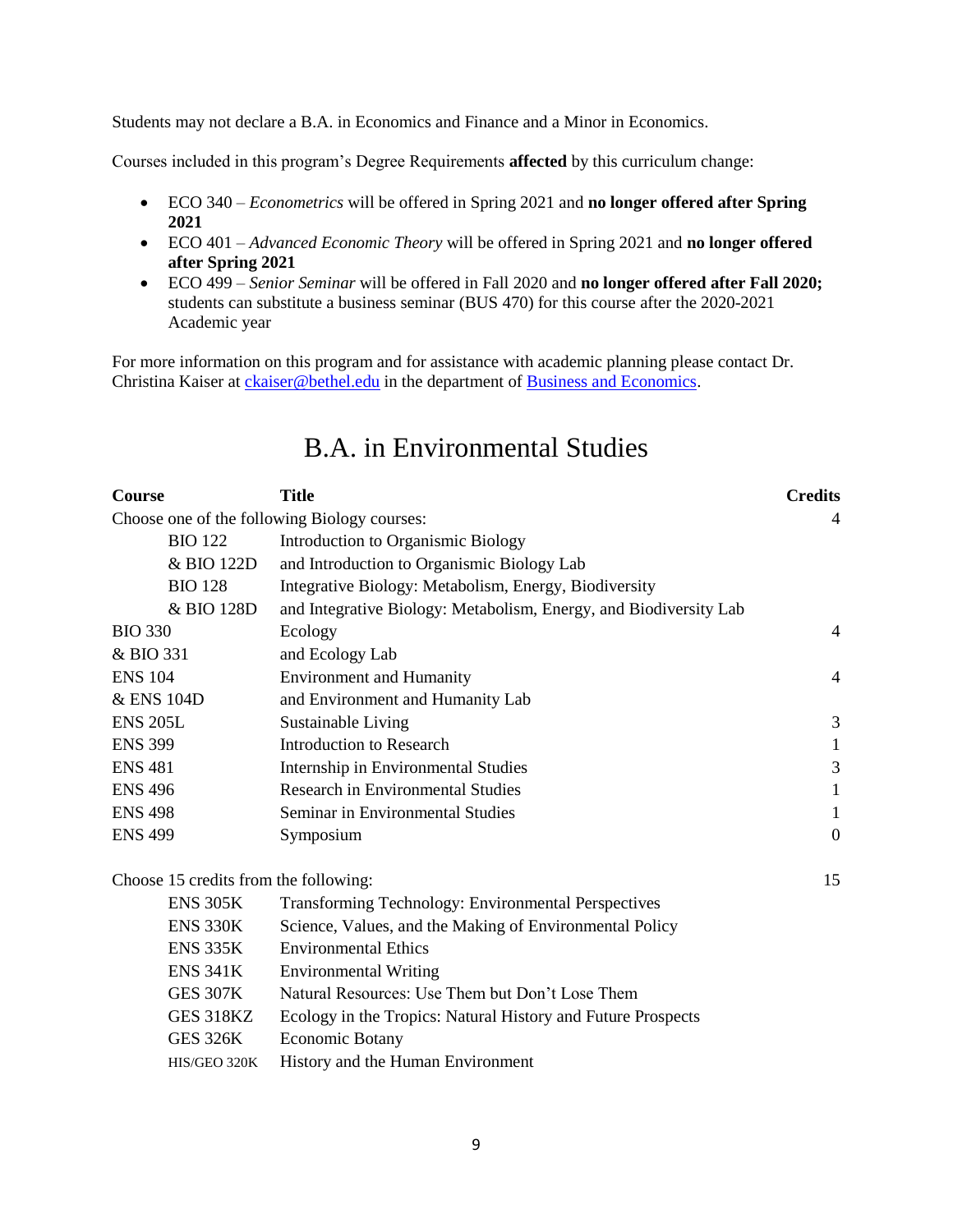Six additional 3- 0r 4-credit courses from one or two departments. At least three courses must be 300 level or above 18-23

|                          | <b>Credits</b> |
|--------------------------|----------------|
| Major                    | 54-59          |
| <b>General Education</b> | 49-50          |
| Electives                | $14 - 18$      |
| <b>Total Credits</b>     | 122            |

Courses whose number is followed by a letter fulfill a General Education requirement.

With permission of the program director, appropriate courses taken in off-campus programs may substitute for those listed above.

Students are strongly urged to meet the "M" General Education requirement by taking PSY [230M.](https://catalog.bethel.edu/search/?P=PSY%20230M)

Students may not declare a B.A. in Environmental Studies and a B.S. in Environmental Science.

Courses included in this program's Degree Requirements **affected** by this curriculum change:

- ENL/ENS 341K *Environmental Writing* will be offered in the 2021-2022 Academic year and **no longer offered after Spring 2022**
- ENS 305K *Transforming Technology: Environmental Perspectives* **will no longer be offered effective immediately**
- ENS/POS 330K *Science, Values, and the Making of Environmental Policy* **will no longer be offered effective immediately**
- ENS 498 *Seminar in Environmental Studies* will be offered Spring 2021, 2022 and **no longer offered after Spring 2022**
- GES 326K *Economic Botany* **will no longer be offered effective immediately**

For more information on this program and for assistance with academic planning please contact Dr. Ken Petersen a[t k-petersen@bethel.edu](mailto:k-petersen@bethel.edu) in the department of [Biological Sciences.](https://www.bethel.edu/undergrad/academics/biology/)

## B.A. in General Science Education

| Course         | <b>Title</b>                                           | <b>Credits</b> |
|----------------|--------------------------------------------------------|----------------|
| <b>BIO 120</b> | Introduction to Molecular and Cellular Biology         | $\overline{4}$ |
| & BIO 120D     | and Introduction to Molecular and Cellular Biology Lab |                |
| <b>PHY 112</b> | Introduction to Astronomy                              | 4              |
| & PHY 112D     | and Introduction to Astronomy Lab                      |                |
| <b>GEL 168</b> | Geology                                                | $\overline{4}$ |
| & GEL 168D     | and Geology Lab                                        |                |
| <b>CHE 113</b> | General Chemistry I                                    | 4              |
| & CHE 113D     | and General Chemistry I Lab                            |                |
| <b>CHE 214</b> | General Chemistry II                                   | $\overline{4}$ |
| & CHE 215      | and General Chemistry II Lab                           |                |
| <b>PHY 102</b> | Physics of Everyday Life                               | $\overline{4}$ |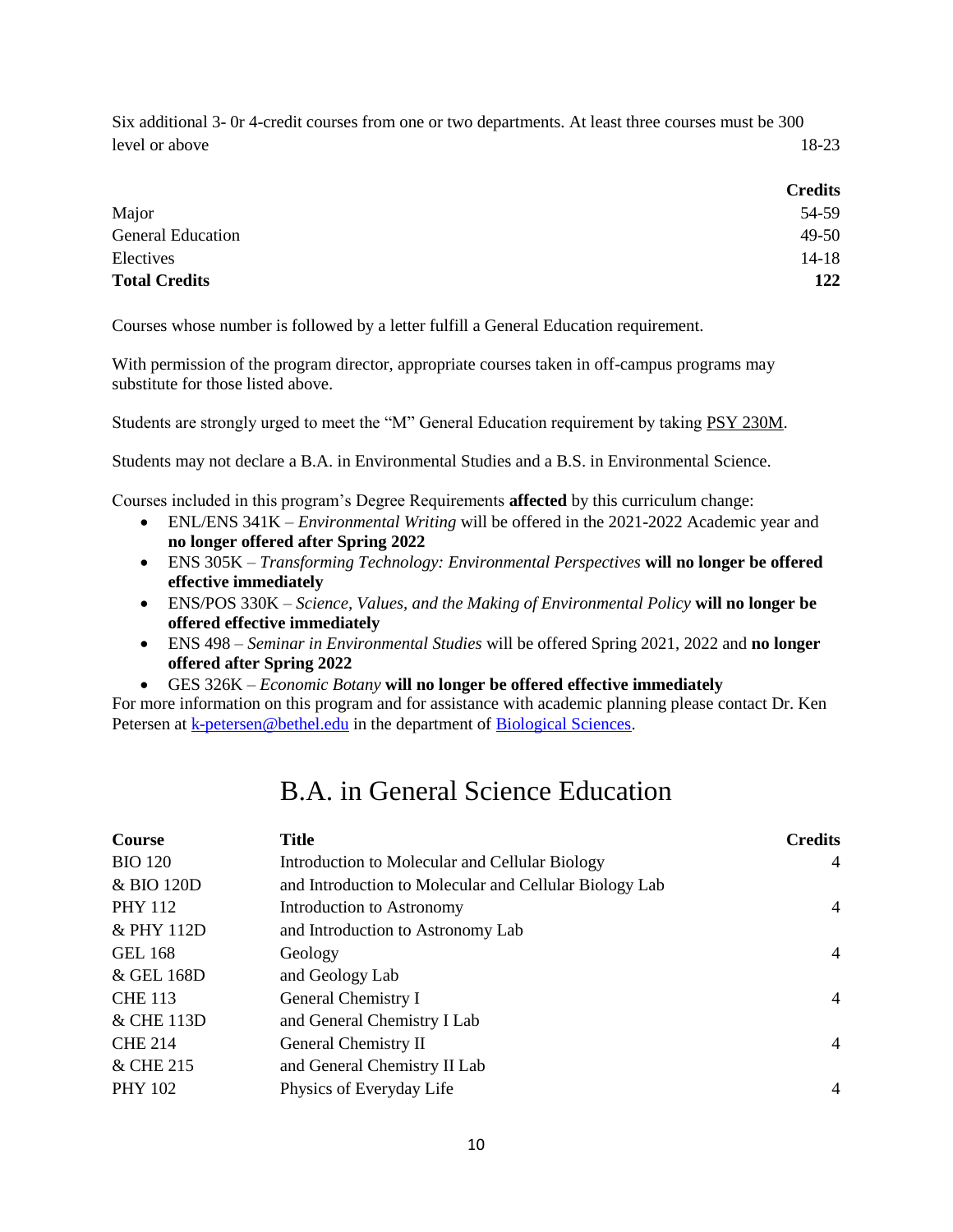| & PHY 102D      | Physics of Everyday Life Lab                                |       |
|-----------------|-------------------------------------------------------------|-------|
| <b>MAT 123M</b> | Precalculus                                                 | $3-4$ |
| or PSY 230M     | Introduction to Statistical Methods and Experimental Design |       |
| <b>EDU 200</b>  | Introduction to Education                                   | 3     |
| <b>EDU 201</b>  | Introduction to Education Field Experience                  |       |
| <b>EDU 203</b>  | School Health and Drugs                                     | 2     |
| <b>EDU 220</b>  | Introduction to Middle Level Education                      | 3     |
| <b>EDU 240</b>  | <b>Educational Psychology</b>                               | 3     |
| <b>EDU 241</b>  | <b>Educational Psychology Field Experience</b>              |       |
| EDU 317GZ       | <b>Educational Equity</b>                                   | 3     |
| <b>EDU 320</b>  | Pedagogy and the Young Adolescent Learner                   |       |
| <b>EDU 321</b>  | Integrated Literacy in the Content Areas                    |       |
| <b>EDU 428</b>  | Methods in Teaching 5-8 Science                             | 2     |
| <b>EDU 429</b>  | Science Education Practicum in Grades 5-8 or 5-12           |       |
| <b>EDU 490</b>  | Student Teaching Block <sup>1</sup>                         | 14    |
|                 |                                                             |       |

|                          | <b>Credits</b> |
|--------------------------|----------------|
| Major                    | $62 - 63$      |
| <b>General Education</b> | 49-50          |
| Electives <sup>2</sup>   | 10             |
| <b>Total Credits</b>     | 122            |

<sup>1</sup>In order to meet requirements for endorsements and dual-majors this number is subject to change. Students should consult with their advisor.

<sup>2</sup>Since several courses in the major fulfill General Education requirements, students have room for additional electives.

Courses whose number is followed by a letter fulfill a General Education requirement.

Students must earn a grade of C or better in each content area and education course in the major (CHE, PHY, MAT, EDU). Courses with grades of C- or lower must be repeated.

Students may not declare a B.A. in General Science Education and B.A. in K-6 Elementary Education: Science Middle Level Endorsement 5-8

Courses included in this program's Degree Requirements **affected** by this curriculum change:

- EDU 428 *Methods in Teaching 5-8 Science* will be offered in Fall 2021 and **no longer offered after Fall 2021**
- EDU 429 *Science Education Practicum in Grades 5-8 or 5-12* will be offered in Fall 2021 and **no longer offered after Fall 2021**
- GEL 168 *Geology* will be offered in Fall 2021 and **no longer offered after Fall 2021**
- GEL 168D *Geology Lab* will be offered in Fall 2021 and **no longer offered after Fall 2021**

For more information on this program and for assistance with academic planning please contact Dr. Steve Bennett at [s-bennett@bethel.edu](mailto:s-bennett@bethel.edu) in the department of [Education.](https://www.bethel.edu/undergrad/academics/education/)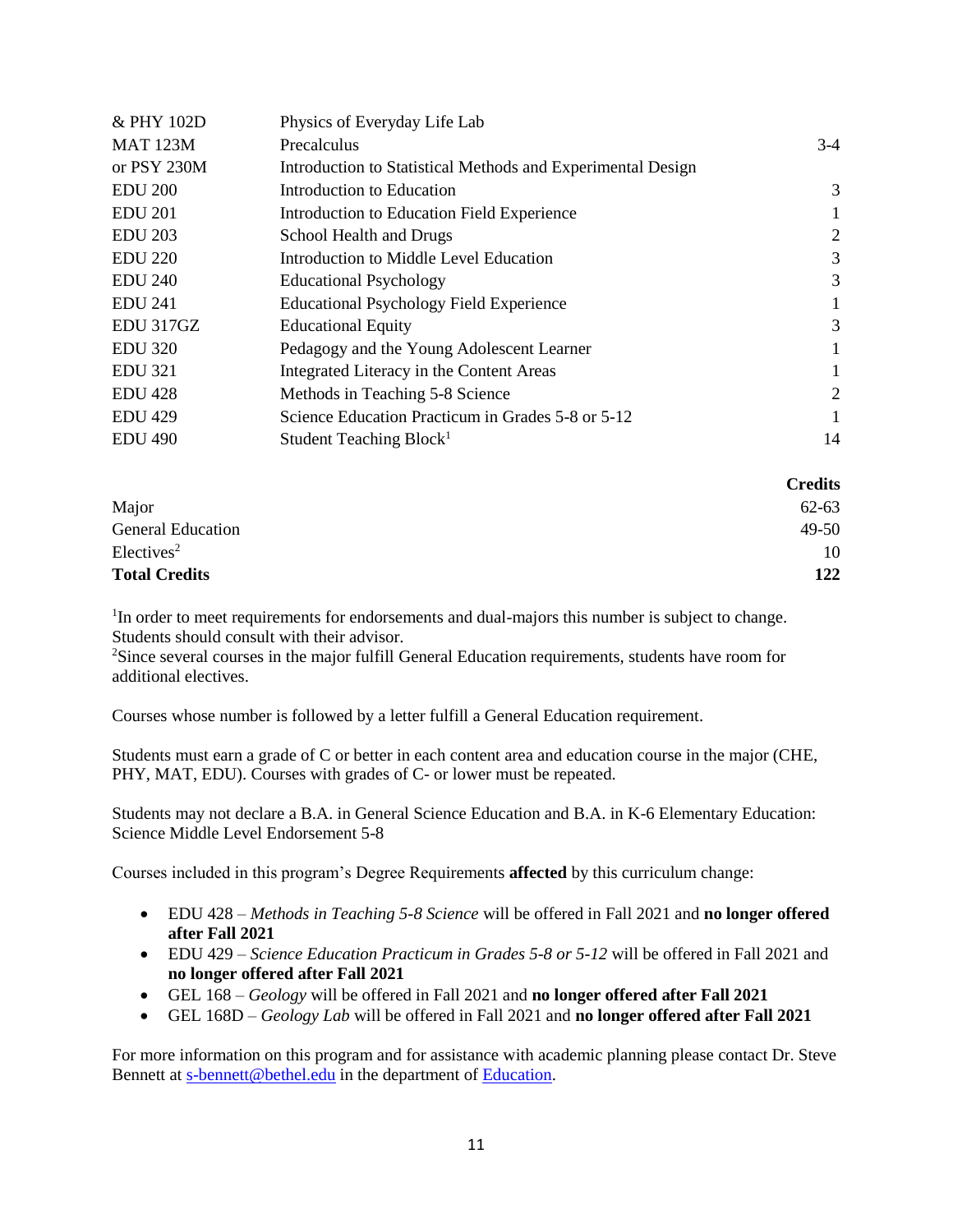# B.A. in K-6 Elementary Education with a Licensure in Early Childhood Education, Birth-Grade 3

### **K-6 Elementary Education Major:**

| <b>Course</b>   | <b>Title</b>                                                                  | <b>Credits</b> |
|-----------------|-------------------------------------------------------------------------------|----------------|
| <b>EDU 200</b>  | Introduction to Education                                                     | 3              |
| <b>EDU 201</b>  | Introduction to Education Field Experience                                    | $\mathbf{1}$   |
|                 | Block 1 – Courses in this sequence are taken as a block in the same semester: | 10             |
| <b>EDU 271</b>  | <b>Education Psychology and Pedagogy</b>                                      |                |
| <b>EDU 272</b>  | Language and Literacy Development for Young Learners (K-3)                    |                |
| <b>EDU 273</b>  | Primary Grade Practicum                                                       |                |
| <b>EDU 274</b>  | <b>Education Technology</b>                                                   |                |
| <b>EDU 275</b>  | Kindergarten Education                                                        |                |
| EDU 317GZ       | <b>Educational Equity</b>                                                     | 3              |
| <b>EDU 363</b>  | <b>Health Curriculum and Methods</b>                                          | $\mathbf{1}$   |
| <b>EDU 365</b>  | Physical Education Curriculum and Methods                                     | $\mathbf{1}$   |
| <b>EDU 366A</b> | Visual Arts Curriculum and Methods                                            | $\mathbf{1}$   |
| <b>EDU 368A</b> | Music Curriculum and Methods                                                  | 1              |
|                 | Block 2 – Courses in this sequence are taken as a block in the same semester: | 18             |
| <b>EDU 370</b>  | Math Curriculum and Methods                                                   |                |
| <b>EDU 371</b>  | <b>Science Curriculum and Methods</b>                                         |                |
| <b>EDU 372</b>  | <b>Educational Psychology</b>                                                 |                |
| <b>EDU 373</b>  | Reading/Language Arts Curriculum and Methods                                  |                |
| <b>EDU 374</b>  | Social Studies Curriculum and Methods: Planning                               |                |
| <b>EDU 375</b>  | Integrating Technology in the Content Areas                                   |                |
| <b>EDU 376</b>  | <b>Intermediate Grade Practicum</b>                                           |                |
| <b>EDU 490</b>  | Student Teaching Block <sup>1</sup>                                           | 14             |
| <b>MAT 201M</b> | Mathematics for Elementary Education 1                                        | 3              |
| <b>MAT 202</b>  | Mathematics for Elementary Education 2                                        | 3              |
| <b>NAS 101D</b> | Science Concepts – Life Science <sup>2</sup>                                  | $\overline{2}$ |
| <b>NAS 102D</b> | Science Concepts – Earth/Space Science <sup>2</sup>                           | $\overline{c}$ |
| <b>NAS 103D</b> | Science Concepts – Chemistry <sup>2</sup>                                     | $\sqrt{2}$     |
| <b>NAS 104D</b> | Science Concepts – Physics <sup>2</sup>                                       | $\overline{c}$ |

### **Early Childhood Education Licensure, Birth-Grade-3**

| Course         | Title                                                        | <b>Credits</b> |
|----------------|--------------------------------------------------------------|----------------|
| <b>EDU 350</b> | Infant and Toddler Care                                      |                |
| EDU 351        | Infant and Toddler Development and Learning Field Experience |                |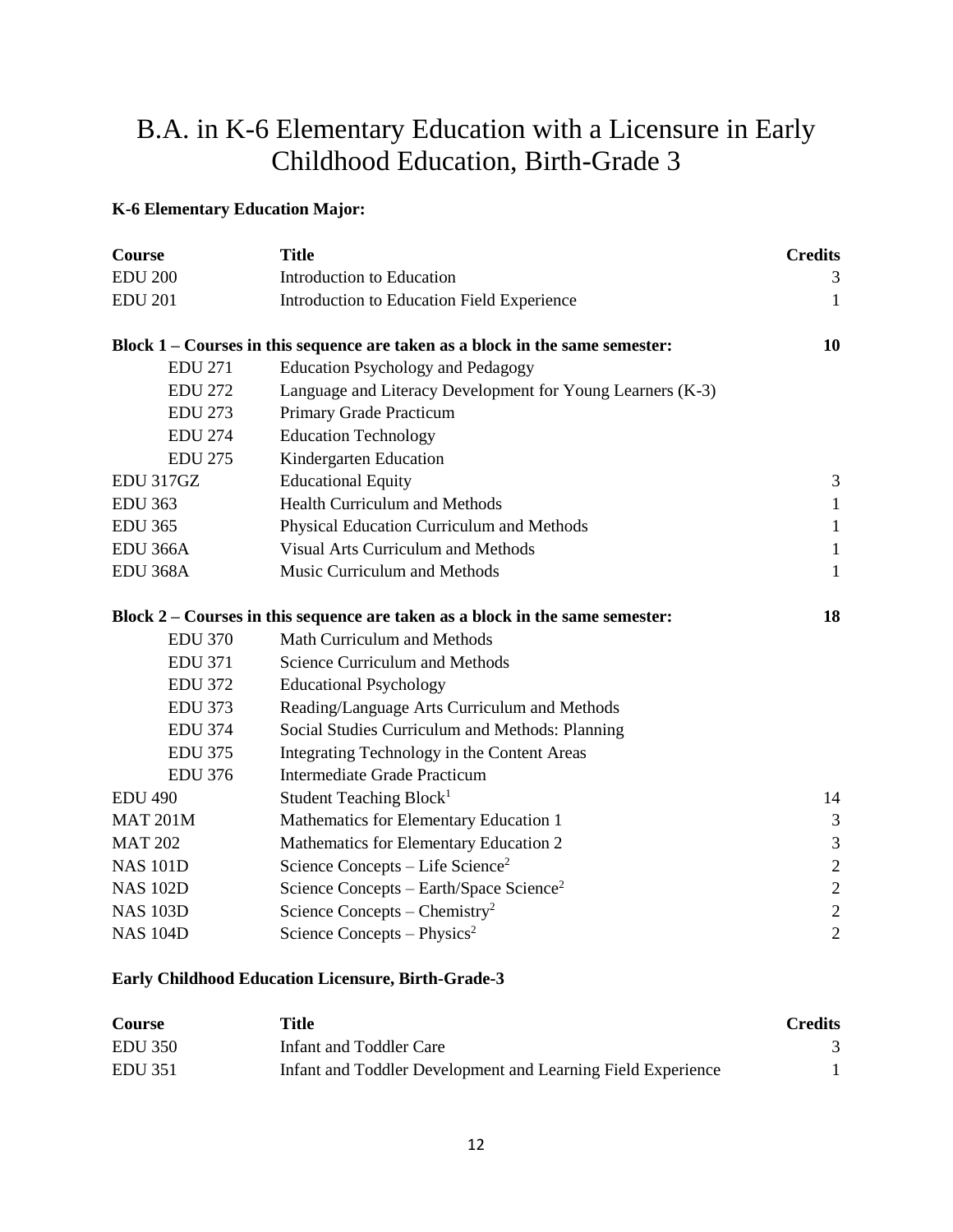|                                                    | <b>Credits</b> |
|----------------------------------------------------|----------------|
| K-6 Elementary Education Major                     | 67             |
| Early Childhood Education Licensure, Birth-Grade 3 | $\overline{4}$ |
| K-6 Elementary Education Major + Licensure         | 71             |
| <b>General Education</b>                           | 49-50          |
| Electives                                          | $1 - 2$        |
| <b>Total Credits</b>                               | 122            |

<sup>1</sup>In order to meet requirements for endorsements and dual-majors this number is subject to change. Students should consult with their advisor.

<sup>2</sup>In order to meet the General Education Lab Science (D) requirement, students must take two NAS courses.

Students must receive First Aid/CPR certification. (This may be taken at Bethel, [HAS 120], or through a Red Cross certification program).

Courses whose number is followed by a letter fulfill a General Education requirement.

Courses included in this program's Degree Requirements **affected** by this curriculum change:

- EDU 350 *Infant and Toddler Care* will be offered in Fall 2020, 2021 and **no longer offered after Fall 2021**
- EDU 351 *Infant and Toddler Development and Learning Field Experience* will be offered in Fall 2020, 2021 and **no longer offered after Fall 2021**

For more information on this program and for assistance with academic planning please contact Dr. Jolene Pearson at [Jolene-pearson@bethel.edu](mailto:Jolene-pearson@bethel.edu) in the department of [Education.](https://www.bethel.edu/undergrad/academics/education/)

# B.A. in K-6 Elementary Education with an Endorsement in Preprimary: Age 3-Grade 6

### **K-6 Elementary Education Major:**

| <b>Course</b>  | <b>Title</b>                                                                    | <b>Credits</b> |
|----------------|---------------------------------------------------------------------------------|----------------|
| <b>EDU 200</b> | Introduction to Education                                                       | 3              |
| <b>EDU 201</b> | Introduction to Education Field Experience                                      |                |
|                | Block $1 -$ Courses in this sequence are taken as a block in the same semester: | 10             |
| <b>EDU 271</b> | <b>Education Psychology and Pedagogy</b>                                        |                |
| <b>EDU 272</b> | Language and Literacy Development for Young Learners (K-3)                      |                |
| <b>EDU 273</b> | Primary Grade Practicum                                                         |                |
| <b>EDU 274</b> | <b>Education Technology</b>                                                     |                |
| <b>EDU 275</b> | Kindergarten Education                                                          |                |
| EDU 317GZ      | <b>Educational Equity</b>                                                       | 3              |
| EDU 363        | <b>Health Curriculum and Methods</b>                                            |                |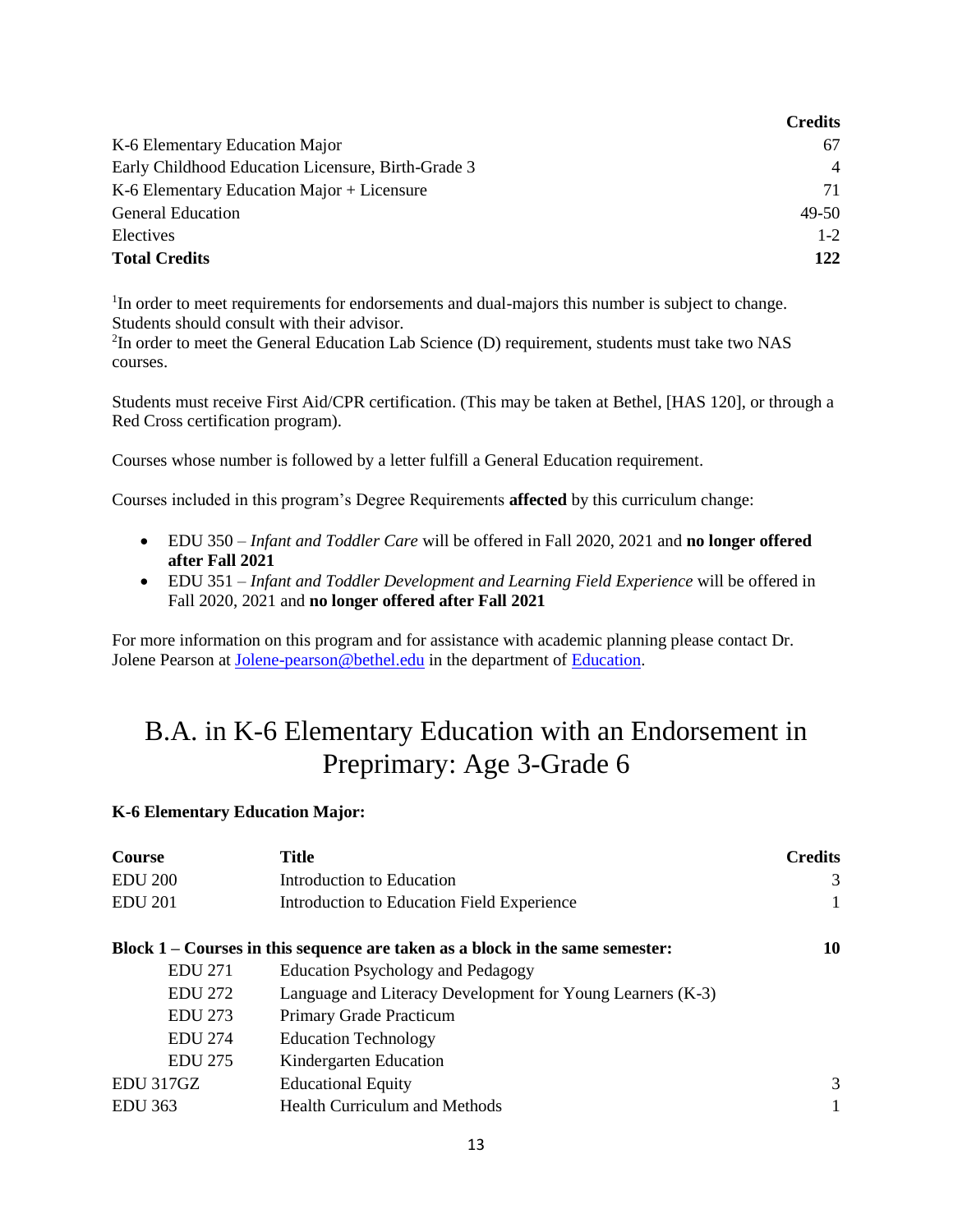| <b>EDU 365</b>  | Physical Education Curriculum and Methods                                     | 1  |
|-----------------|-------------------------------------------------------------------------------|----|
| EDU 366A        | <b>Visual Arts Curriculum and Methods</b>                                     | 1  |
| EDU 368A        | Music Curriculum and Methods                                                  | 1  |
|                 | Block 2 – Courses in this sequence are taken as a block in the same semester: | 18 |
| <b>EDU 370</b>  | Math Curriculum and Methods                                                   |    |
| <b>EDU 371</b>  | <b>Science Curriculum and Methods</b>                                         |    |
| <b>EDU 372</b>  | <b>Educational Psychology</b>                                                 |    |
| <b>EDU 373</b>  | Reading/Language Arts Curriculum and Methods                                  |    |
| <b>EDU 374</b>  | Social Studies Curriculum and Methods: Planning                               |    |
| <b>EDU 375</b>  | Integrating Technology in the Content Areas                                   |    |
| <b>EDU 376</b>  | Intermediate Grade Practicum                                                  |    |
| <b>EDU 490</b>  | Student Teaching Block <sup>1</sup>                                           | 14 |
| <b>MAT 201M</b> | Mathematics for Elementary Education 1                                        | 3  |
| <b>MAT 202</b>  | Mathematics for Elementary Education 2                                        | 3  |
| <b>NAS 101D</b> | Science Concepts – Life Science <sup>2</sup>                                  | 2  |
| <b>NAS 102D</b> | Science Concepts – Earth/Space Science <sup>2</sup>                           | 2  |
| <b>NAS 103D</b> | Science Concepts – Chemistry <sup>2</sup>                                     | 2  |
| <b>NAS 104D</b> | Science Concepts – Physics <sup>2</sup>                                       | 2  |

### **Preprimary Endorsement: Age 3-Grade 6**

| <b>Course</b>  | Title                                                                | <b>Credits</b> |
|----------------|----------------------------------------------------------------------|----------------|
| <b>EDU 292</b> | Foundations of Early Childhood Education                             | 3              |
| <b>EDU 293</b> | Foundations of Early Childhood Field Experience                      | $\mathbf{1}$   |
| <b>EDU 306</b> | Curriculum in Early Childhood Education                              | 3              |
| <b>EDU 307</b> | Curriculum in Early Childhood Education Field Experience             | $\mathbf{1}$   |
| <b>EDU 340</b> | Parent Child and Family Relationships                                | 3              |
| <b>EDU 342</b> | Observation, Assessment, Adaptation, and Referral in Early Childhood | $\overline{4}$ |
| <b>EDU 344</b> | Health, Nutrition, and Safety with Young Children                    | 2              |
| <b>EDU 489</b> | <b>Student Teaching in Preprimary</b>                                | $\mathcal{R}$  |

|                                              | <b>Credits</b> |
|----------------------------------------------|----------------|
| K-6 Elementary Education Major               | 67             |
| Preprimary Endorsement: Age 3-Grade 6        | 20             |
| $K-6$ Elementary Education Major + Licensure | 87             |
| <b>General Education</b>                     | $49-50$        |
| <b>Total Credits</b>                         | 136-137        |

<sup>1</sup>In order to meet requirements for endorsements and dual-majors this number is subject to change. Students should consult with their advisor.

 ${}^{2}$ In order to meet the General Education Lab Science (D) requirement, students must take two NAS courses.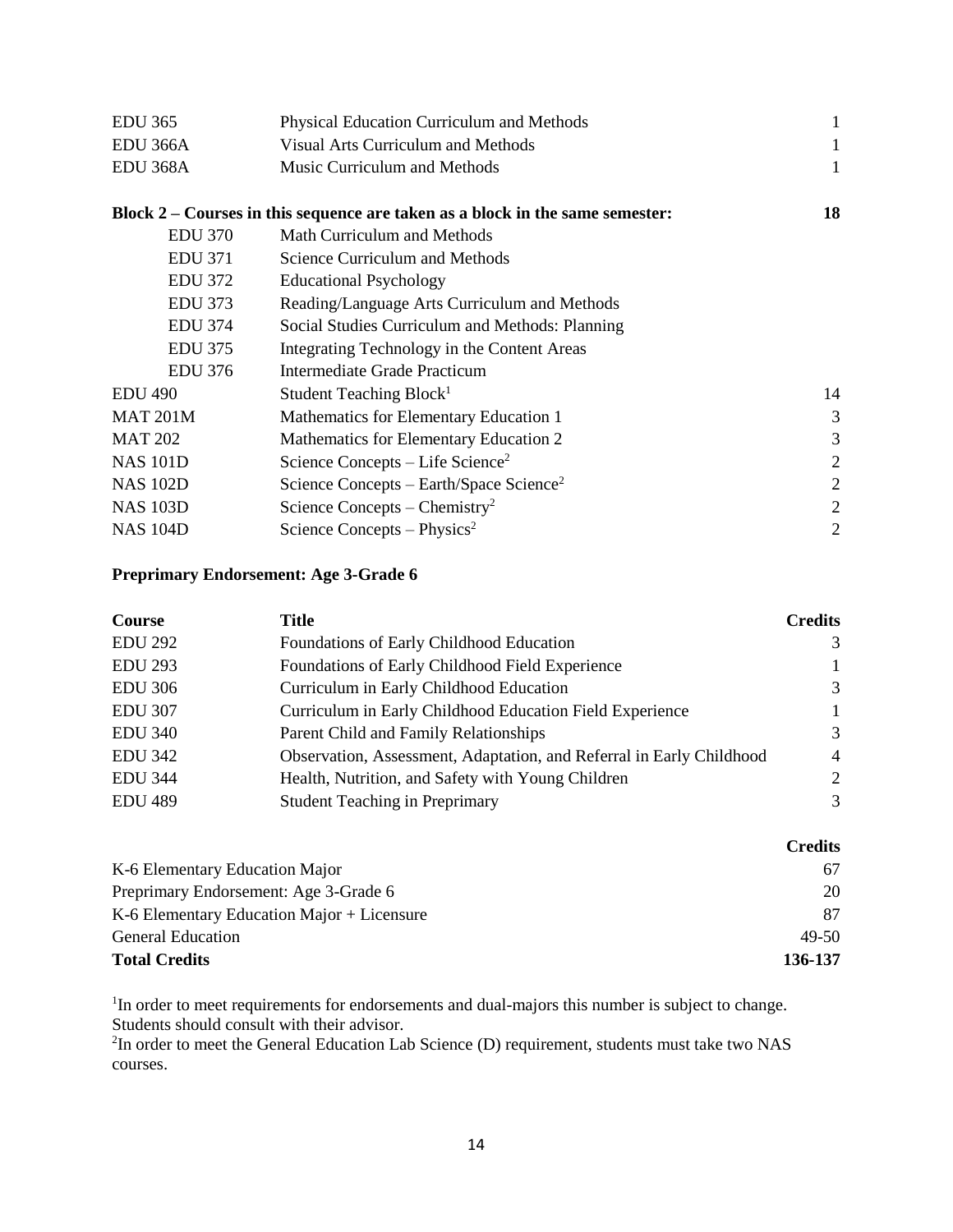Students must receive First Aid/CPR certification. (This may be taken at Bethel, [HAS 120], or through a Red Cross certification program).

Students may add a Licensure in Early Childhood Education [\(Birth-Grade](https://catalog.bethel.edu/archive/2019-2020/arts-sciences/academic-programs-departments/education/middle-level-licensures/) 3) to the Preprimary Endorsement: Age 3-Grade 6 by successfully completing the following courses: EDU 350 and EDU 351.

Courses whose number is followed by a letter fulfill a General Education requirement.

Courses included in this program's Degree Requirements **affected** by this curriculum change:

- EDU 306 *Curriculum in Early Childhood Education* will be offered in Spring 2021, 2022 and **no longer offered after Spring 2022**
- EDU 307 *Curriculum in Early Childhood Education Field Experience* will be offered in Spring 2021, 2022 and **no longer offered after Spring 2022**
- EDU 340 *Parent Child and Family Relationship* will be offered be in Spring 2021, 2022 and **no longer offered after Spring 2022**
- EDU 342 *Observation, Assessment, Adaptation, and Referral in Early Childhood* will be offered in Fall 2020, 2021 and **no longer offered after Fall 2021**
- EDU 344 *Health, Nutrition, and Safety with Young Children* will be offered in Spring 2021, 2022 and **no longer offered after Spring 2022**
- EDU 489 *Student Teaching in Preprimary* will be offered in in Fall 2020, 2021, 2022, Interim 2021, 2022, 2023, and Spring 2021, 2022, 2023 and **no longer offered after Spring 2023**

For more information on this program and for assistance with academic planning please contact Dr. Jolene Pearson at [Jolene-pearson@bethel.edu](mailto:Jolene-pearson@bethel.edu) in the department of [Education.](https://www.bethel.edu/undergrad/academics/education/)

# B.A. in K-6 Elementary Education with a Middle Level Endorsement in Science 5-8

### **K-6 Elementary Education Major:**

| <b>Course</b>        | <b>Title</b>                                                                    | <b>Credits</b> |
|----------------------|---------------------------------------------------------------------------------|----------------|
| <b>EDU 200</b>       | Introduction to Education                                                       | 3              |
| <b>EDU 201</b>       | Introduction to Education Field Experience                                      | 1              |
|                      | Block $1 -$ Courses in this sequence are taken as a block in the same semester: | 10             |
| <b>EDU 271</b>       | <b>Education Psychology and Pedagogy</b>                                        |                |
| <b>EDU 272</b>       | Language and Literacy Development for Young Learners (K-3)                      |                |
| <b>EDU 273</b>       | Primary Grade Practicum                                                         |                |
| <b>EDU 274</b>       | <b>Education Technology</b>                                                     |                |
| <b>EDU 275</b>       | Kindergarten Education                                                          |                |
| EDU 317GZ            | <b>Educational Equity</b>                                                       | 3              |
| <b>EDU 363</b>       | <b>Health Curriculum and Methods</b>                                            | 1              |
| <b>EDU 365</b>       | Physical Education Curriculum and Methods                                       |                |
| EDU <sub>366</sub> A | Visual Arts Curriculum and Methods                                              |                |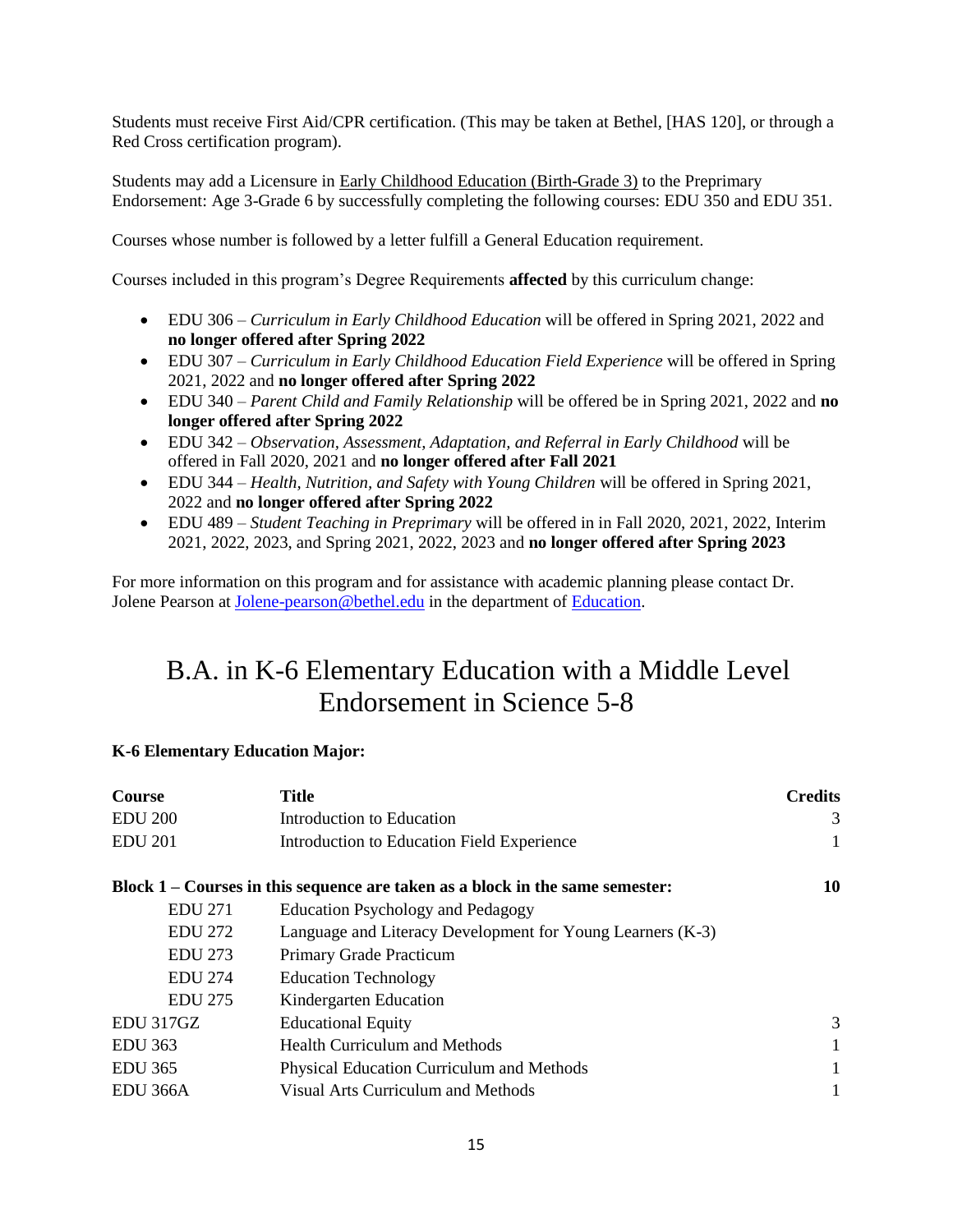| EDU <sub>368</sub> A | Music Curriculum and Methods                                                  | 1              |
|----------------------|-------------------------------------------------------------------------------|----------------|
|                      | Block 2 – Courses in this sequence are taken as a block in the same semester: | 18             |
| <b>EDU 370</b>       | Math Curriculum and Methods                                                   |                |
| <b>EDU 371</b>       | Science Curriculum and Methods                                                |                |
| <b>EDU 372</b>       | <b>Educational Psychology</b>                                                 |                |
| <b>EDU 373</b>       | Reading/Language Arts Curriculum and Methods                                  |                |
| <b>EDU 374</b>       | Social Studies Curriculum and Methods: Planning                               |                |
| <b>EDU 375</b>       | Integrating Technology in the Content Areas                                   |                |
| <b>EDU 376</b>       | Intermediate Grade Practicum                                                  |                |
| <b>EDU 490</b>       | Student Teaching Block <sup>1</sup>                                           | 14             |
| <b>MAT 201M</b>      | Mathematics for Elementary Education 1                                        | 3              |
| <b>MAT 202</b>       | Mathematics for Elementary Education 2                                        | 3              |
| <b>NAS 101D</b>      | Science Concepts – Life Science <sup>2</sup>                                  | 2              |
| <b>NAS 102D</b>      | Science Concepts – Earth/Space Science <sup>2</sup>                           | 2              |
| <b>NAS 103D</b>      | Science Concepts – Chemistry <sup>2</sup>                                     | $\overline{2}$ |
| <b>NAS 104D</b>      | Science Concepts – Physics <sup>2</sup>                                       | $\overline{2}$ |

### **Science 5-8 Middle Level Endorsement:**

| <b>Course</b>   | <b>Title</b>                                           | <b>Credits</b> |
|-----------------|--------------------------------------------------------|----------------|
| <b>EDU 220</b>  | Introduction to Middle Level Education                 | 3              |
| <b>EDU 320</b>  | Pedagogy and the Young Adolescent Learner              |                |
| <b>EDU 321</b>  | Integrated Literacy in the Content Areas               |                |
| <b>EDU 428</b>  | Methods in Teaching 5-8 Science                        | $\overline{2}$ |
| <b>EDU 429</b>  | Science Education Practicum in Grades 5-8 or 5-12      |                |
| <b>EDU 491</b>  | <b>Student Teaching in Middle Level</b>                | 3              |
| <b>CHE 101</b>  | <b>Introduction to Chemistry</b>                       | $\overline{4}$ |
| & CHE 101D      | and Introduction to Chemistry Lab                      |                |
| <b>BIO 120</b>  | Introduction to Molecular and Cellular Biology         | $\overline{4}$ |
| & BIO 120D      | and Introduction to Molecular and Cellular Biology Lab |                |
| <b>GEL 168</b>  | Geology                                                | $\overline{4}$ |
| & GEL 168D      | and Geology $Lab3$                                     |                |
| <b>NAS 101D</b> | Science Concepts $-$ Life Science <sup>4</sup>         | $\overline{2}$ |
| <b>NAS 103D</b> | Science Concepts – Chemistry <sup>4</sup>              | $\overline{2}$ |
| <b>NAS 104D</b> | Science Concepts $-$ Physics <sup>4</sup>              | $\overline{2}$ |
| <b>PHY 102</b>  | Physics of Everyday Life                               | $\overline{4}$ |
| & PHY 102D      | and Physics of Everyday Life Lab                       |                |
| <b>PHY 112</b>  | Introduction to Astronomy                              | 4              |
| & PHY 112D      | and Introduction to Astronomy Lab <sup>3</sup>         |                |

|                                      | <b>Credits</b> |
|--------------------------------------|----------------|
| K-6 Elementary Education Major       | 67             |
| Science 5-8 Middle Level Endorsement |                |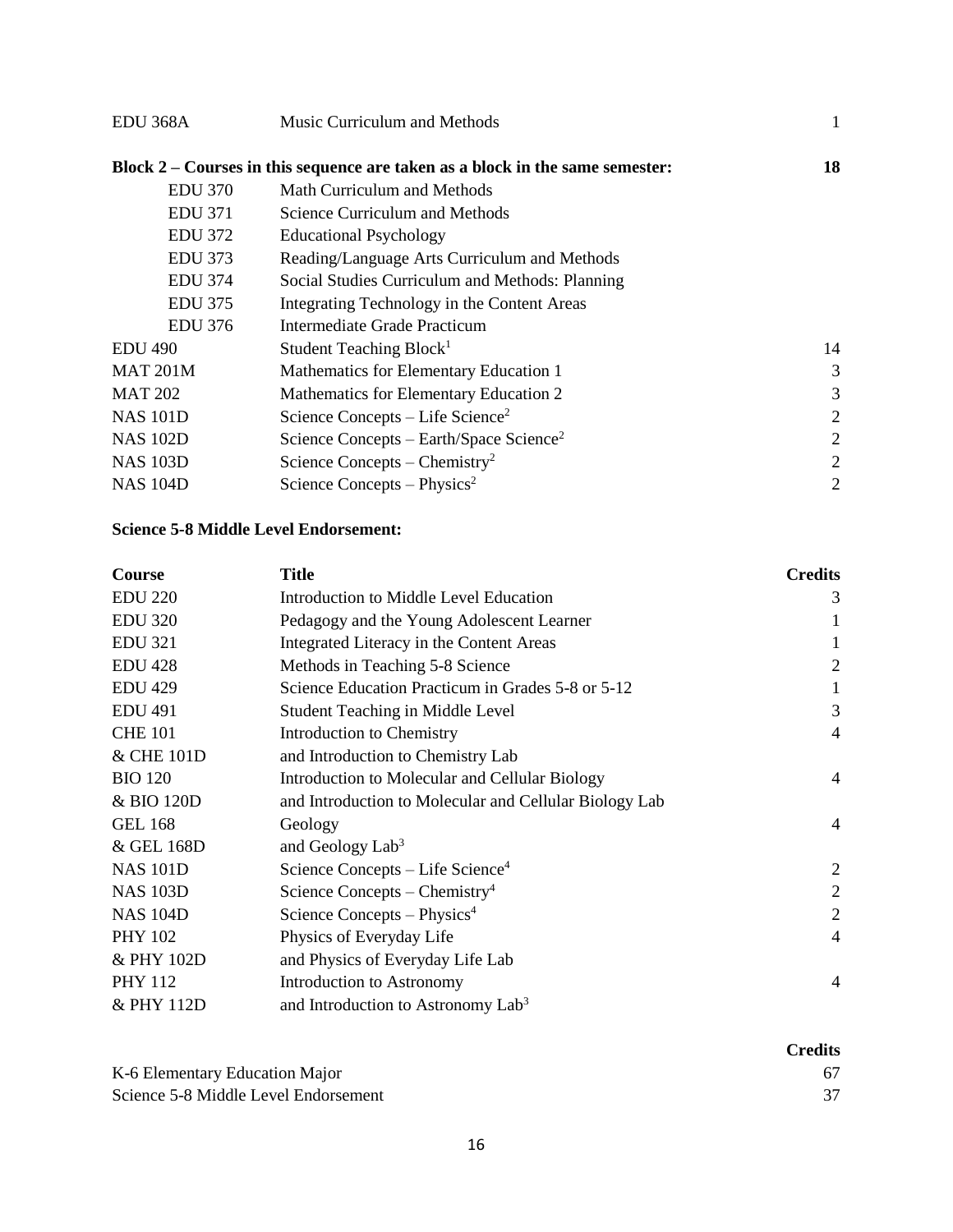| K-6 Elementary Education Major + Licensure | 104     |
|--------------------------------------------|---------|
| <b>General Education</b>                   | $49-50$ |
| <b>Total Credits</b>                       | 153-154 |

<sup>1</sup>In order to meet requirements for endorsements and dual-majors this number is subject to change. Students should consult with their advisor.

 ${}^{2}$ In order to meet the General Education Lab Science (D) requirement, students must take two NAS courses.

<sup>3</sup>PHY 112 / PHY 112D and GEL 168 / GEL 168D replace NAS 102D in the K-6 Elementary core for students in the science endorsement only, which will decrease the total credits by 2.

<sup>4</sup>In order to use NAS courses to meet the General Education Lab Science (D) requirement, students must successfully complete two NAS courses.

Students must receive First Aid/CPR certification. (This may be taken at Bethel, [HAS 120], or through a Red Cross certification program).

Courses whose number is followed by a letter fulfill a General Education requirement.

Students may not declare a B.A. in K-6 Elementary Education: Science Middle Level Endorsement 5-8 and a B.A. in General Science Education.

Courses included in this program's Degree Requirements **affected** by this curriculum change:

- EDU 428 *Methods in Teaching 5-8 Science* will be offered in Fall 2021 and **no longer offered after Fall 2021**
- EDU 429 *Science Education Practicum in Grades 5-8 or 5-12* will be offered in Fall 2021 and **no longer offered after Fall 2021**
- GEL 168 *Geology* will be offered in Fall 2021 and **no longer offered after Fall 2021**
- GEL 168D *Geology Lab* will be offered in Fall 2021 and **no longer offered after Fall 2021**

For more information on this program and for assistance with academic planning please contact Dr. Steve Bennett at [s-bennett@bethel.edu](mailto:s-bennett@bethel.edu) in the department of [Education.](https://www.bethel.edu/undergrad/academics/education/)

# B.A. in Linguistics

### **Courses at Bethel University**

| <b>Course</b>   | Title                                                               | <b>Credits</b> |
|-----------------|---------------------------------------------------------------------|----------------|
| <b>LIN 210Z</b> | Introduction to Second Language Acquisition                         | 3              |
| <b>LIN 300</b>  | Introduction to Linguistics                                         | 3              |
| <b>ANT 200U</b> | Introduction to Anthropology                                        | 3              |
| SOC 350         | <b>Qualitative Research Methods</b>                                 | $\overline{4}$ |
|                 | Choose 5-6 from the following World Languages courses: <sup>2</sup> | $19-20$        |
| <b>ASL 101</b>  | Introductory American Sign Language I                               |                |
| <b>ASL 102S</b> | <b>Introductory American Sign Languages II</b>                      |                |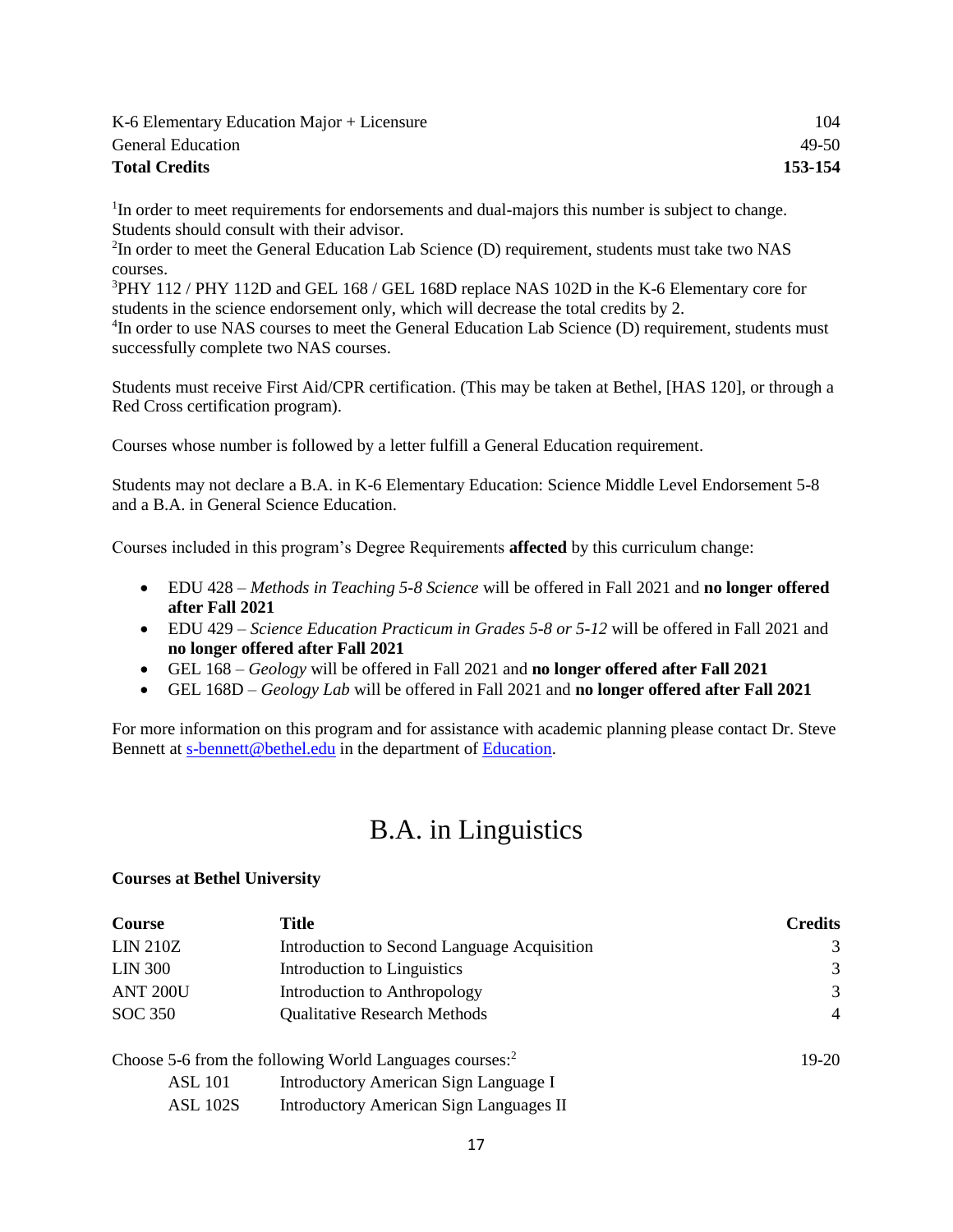| <b>CHI 101</b>  | <b>Introductory Chinese I</b>         |
|-----------------|---------------------------------------|
| <b>CHI 102S</b> | <b>Introductory Chinese II</b>        |
| <b>FRE 101</b>  | <b>Introductory French I</b>          |
| <b>FRE 102S</b> | <b>Introductory French II</b>         |
| <b>GRK 101</b>  | <b>Introductory Biblical Greek I</b>  |
| <b>GRK 102S</b> | <b>Introductory Biblical Greek II</b> |
| <b>GRK 253</b>  | Readings in New Testament Greek       |
| <b>HEB 101</b>  | <b>Introductory Biblical Hebrew I</b> |
| <b>HEB 102S</b> | Introductory Biblical Hebrew II       |
| <b>LAT 101</b>  | <b>Introductory Latin I</b>           |
| <b>LAT 102S</b> | Introductory Latin II                 |
| <b>SPA 101</b>  | Introductory Spanish I                |
| <b>SPA 102S</b> | Introductory Spanish II               |
| SPA 201S        | Intermediate Spanish I                |

### **Courses at SIL-UND**

| Course                                               | <b>Title</b>                                 | <b>Credits</b> |
|------------------------------------------------------|----------------------------------------------|----------------|
| Courses taken first summer at $SL$ -UND <sup>1</sup> |                                              |                |
| LING 450                                             | <b>Articulatory Phonetics</b>                | 2              |
| LING 452                                             | Syntax and Morphology I                      | 3              |
| <b>LING 470</b>                                      | Introduction to Sociolinguistics             | 2              |
| LING 480                                             | Learner-Directed Second Language Acquisition | 3              |
|                                                      | Courses taken second summer at SIL-UND       |                |
| LING 451                                             | Phonology I                                  | 3              |

| LING 506 | Field Methods            |  |
|----------|--------------------------|--|
| LING 510 | Semantics and Pragmatics |  |

|                          | <b>Credits</b> |
|--------------------------|----------------|
| Major                    | 51-52          |
| <b>General Education</b> | $49 - 50$      |
| Electives                | $20 - 22$      |
| <b>Total Credits</b>     | 122            |

<sup>1</sup>Students attend classes at SIL-UND in Grand Forks, N.D., during the summers after their sophomore and junior years at Bethel University.

<sup>2</sup>Five semesters of study in two or three languages other than English, including at least one Indo-European language and at least one non-Indo-European language. One of the two languages of study may be taken at the 201 level or higher. Bethel currently offers classes in two non-Indo-European languages: Chinese and Hebrew.

Courses whose number is followed by a letter fulfill a General Education requirement.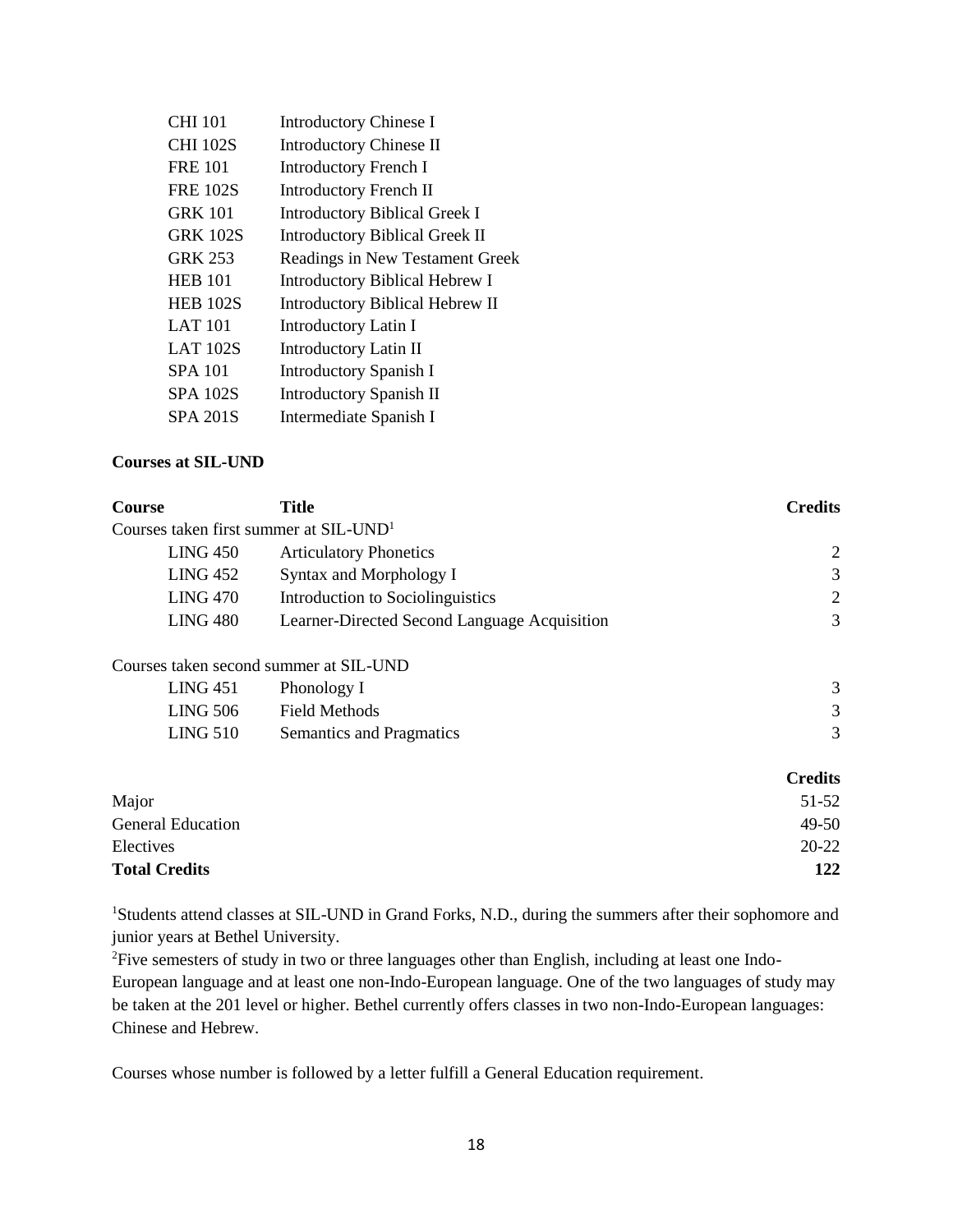The major in linguistics is offered in collaboration with the Summer Institute of Linguistics–University of North Dakota (SIL-UND), the organization that provides training in linguistics for Wycliffe translators and missionaries. Three years of coursework are completed at Bethel and two summers at SIL-UND in Grand Forks, N.D.

Students may not declare a B.A. in Linguistics and a Minor in Linguistics.

Courses included in this program's Degree Requirements **affected** by this curriculum change:

- CHI 101 *Introductory Chinese I* will be **only** offered in Summer starting in Summer 2020
- CHI 102S *Introductory Chinese II* will be **only** offered in Summer starting in Summer 2020
- GRK 253: *Readings in New Testament Greek* will be offered in Fall 2020 and **no longer offered after Fall 2020**
- HEB 101 *Introductory Biblical Hebrew I* will be offered in Fall 2020 and **no longer offered after Fall 2020**
- HEB 102S *Introductory Biblical Hebrew II* will be offered in Spring 2021 and **no longer offered after Spring 2021**
- LAT 101 *Introductory Latin I* **will no longer be offered effective immediately**
- LAT 102S *Introductory Latin II* **will no longer be offered effective immediately**
- SOC 350 *Qualitative Research Methods* will be offered in Spring 2021 and **no longer offered after Spring 2021**
- Courses at SIL-UND: **discontinued effective immediately** (consult with department chair about alternatives)

For more information on this program and for assistance with academic planning please contact Dr. Donna LeGrand at [legdon@bethel.edu](mailto:legdon@bethel.edu) in the department of Languages, Cultures, and Reconciliation [Studies.](https://www.bethel.edu/undergrad/academics/languages-cultures-rec-studies/)

## B.A. in Science Education 9-12: Chemistry Emphasis

| <b>Course</b>                | <b>Title</b>                           | <b>Credits</b> |
|------------------------------|----------------------------------------|----------------|
| Choose one of the following: |                                        | $4 - 8$        |
| <b>CHE 113</b>               | General Chemistry I                    |                |
| & CHE 113D                   | and General Chemistry I Lab            |                |
| & CHE 214                    | and General Chemistry II               |                |
| & CHE 215                    | and General Chemistry II Lab           |                |
| <sub>or</sub>                |                                        |                |
| <b>CHE 208</b>               | <b>Accelerated General Chemistry</b>   |                |
| & CHE 208D                   | and Accelerated General Chemistry Lab  |                |
| <b>CHE 200</b>               | Laboratory Safety and Chemical Hygiene | $\mathbf{1}$   |
| <b>CHE 224</b>               | Organic Chemistry I                    | $\overline{4}$ |
| & CHE 225                    | and Organic Chemistry I Lab            |                |
| <b>CHE 226</b>               | Organic Chemistry II                   | $\overline{4}$ |
| & CHE 227                    | and Organic Chemistry II Lab           |                |
| <b>CHE 312</b>               | Quantitative Analysis                  | $\overline{4}$ |
| & CHE 313                    | and Quantitative Analysis Lab          |                |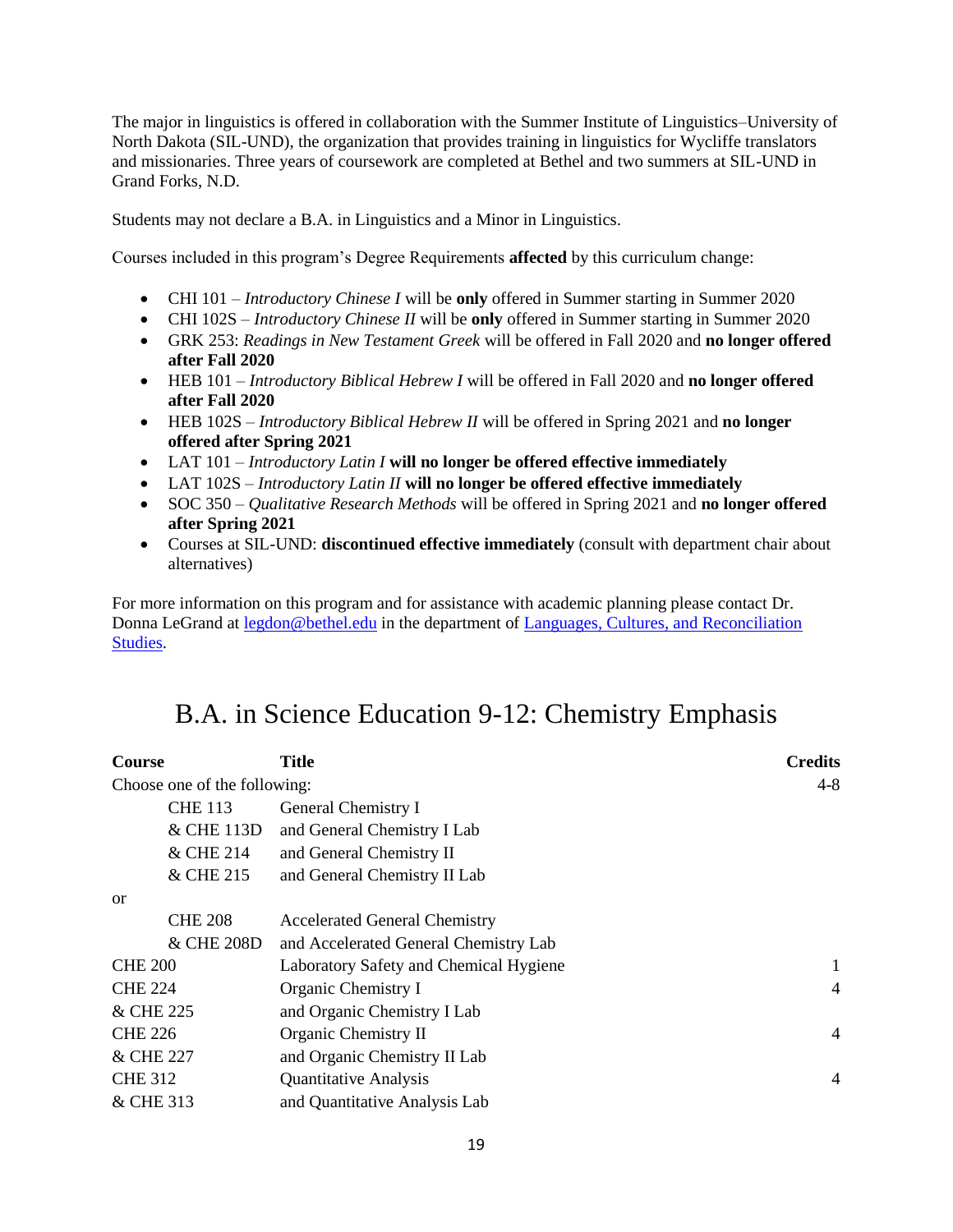| <b>CHE 344</b>  | Thermodynamics, Kinetics, and Statistical Mechanics             | 4              |
|-----------------|-----------------------------------------------------------------|----------------|
| & CHE 345       | and Thermodynamics, Kinetics, and Statistical Mechanics Lab     |                |
| <b>CHE 395</b>  | <b>Chemistry Seminar: Research and Professional Development</b> | 1              |
| <b>CHE 490</b>  | <b>Chemistry Seminar: Research</b>                              | $\overline{2}$ |
| <b>CHE 494</b>  | <b>Chemistry Seminar: Research Presentation</b>                 | 1              |
| <b>MAT 124M</b> | Calculus 1                                                      | 4              |
| <b>MAT 125</b>  | Calculus 2                                                      | 4              |
| <b>PHY 292</b>  | General Physics I                                               | $\overline{4}$ |
| & PHY 292D      | and General Physics I Lab                                       |                |
| <b>PHY 296</b>  | General Physics II                                              | 4              |
| & PHY 297       | and General Physics II Lab                                      |                |
| <b>EDU 200</b>  | Introduction to Education                                       | 3              |
| <b>EDU 201</b>  | Introduction to Education Field Experience                      | 1              |
| <b>EDU 203</b>  | School Health and Drugs                                         | $\sqrt{2}$     |
| <b>EDU 220</b>  | Introduction to Middle Level Education                          | 3              |
| <b>EDU 240</b>  | <b>Educational Psychology</b>                                   | 3              |
| <b>EDU 241</b>  | <b>Educational Psychology Field Experience</b>                  | 1              |
| EDU 317GZ       | <b>Educational Equity</b>                                       | 3              |
| <b>EDU 320</b>  | Pedagogy and the Young Adolescent Learner                       | 1              |
| <b>EDU 321</b>  | Integrated Literacy in the Content Areas                        | 1              |
| <b>EDU 420</b>  | Methods in Teaching 5-12 Science                                | 3              |
| <b>EDU 429</b>  | Science Education Practicum in Grades 5-8 or 5-12               | 1              |
| <b>EDU 490</b>  | <b>Student Teaching Block</b>                                   | 14             |
|                 |                                                                 |                |

#### **Credits**

| -------   |
|-----------|
| 77-81     |
| $49 - 50$ |
| 127-130   |
|           |

Courses whose number is followed by a letter fulfill a General Education requirement.

Students must earn a grade of C or better in each content area and education course in the major (BIO, CHE, GEL, PHY, MAT, EDU). Courses with grades of C- or lower must be repeated.

Students with 9-12 licensure in Science Education may choose one or more Middle Level Endorsements. See endorsement area listing under Major in Elementary Education with Middle Level Endorsement in the Education section of this catalog.

Students may not declare a B.A. in Science Education 9-12: Chemistry Emphasis and a B.A. in Science Education 9-12: Life Science Emphasis.

Students may not declare a B.A. in Science Education 9-12: Chemistry Emphasis and a B.A. in Physics Emphasis.

Students may not declare a B.A. in Science Education 9-12: Chemistry Emphasis and a B.A. in Chemistry.

Students may not declare a B.A. in Science Education 9-12: Chemistry Emphasis and a B.S. in Chemistry.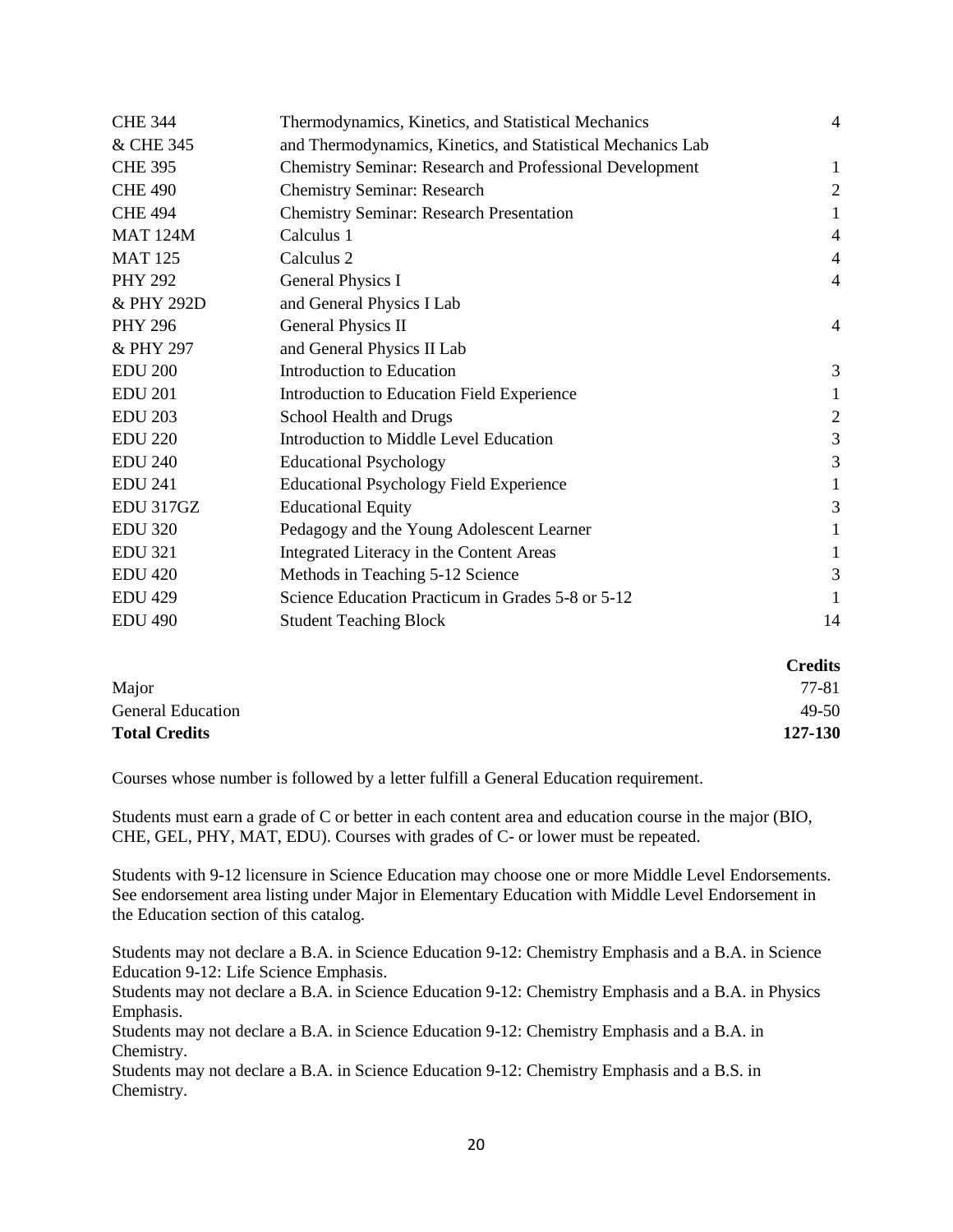Students may not declare a B.A. in Science Education 9-12: Chemistry Emphasis and a Minor in Chemistry.

Courses included in this program's Degree Requirements **affected** by this curriculum change:

- EDU 420 *Methods in Teaching 5-12 Science* will be offered in Fall 2020, 2021 and **no longer offered after Fall 2021**
- EDU 429 *Science Education Practicum in Grades 5-8 or 5-12* will be offered in Fall 2021 and **no longer offered after Fall 2021**

For more information on this program and for assistance with academic planning please contact Dr. Steve Bennett at [s-bennett@bethel.edu](mailto:s-bennett@bethel.edu) in the department of [Education.](https://www.bethel.edu/undergrad/academics/education/)

### B.A. in Science Education 9-12: Life Science Emphasis

| <b>Course</b>  | <b>Title</b>                                           | <b>Credits</b> |
|----------------|--------------------------------------------------------|----------------|
| <b>BIO 120</b> | Introduction to Molecular and Cellular Biology         | 4              |
| & BIO 120D     | and Introduction to Molecular and Cellular Biology Lab |                |
| <b>BIO 122</b> | Introduction to Organismic Biology                     | 4              |
| & BIO 122D     | and Introduction to Organismic Biology Lab             |                |
| <b>BIO 126</b> | Integrative Biology and Global Health                  | $\overline{4}$ |
| & BIO 127      | and Integrative Biology and Global Health Lab          |                |
| <b>BIO 399</b> | <b>Introduction to Research</b>                        | $\mathbf{I}$   |
| <b>BIO 495</b> | <b>Biology Seminar</b>                                 | $1-2$          |
| <b>BIO 496</b> | Biology Research <sup>2</sup>                          | $\mathbf{1}$   |
| <b>BIO 499</b> | <b>Biology Symposium</b>                               | -1             |
| <b>BIO 238</b> | Human Anatomy and Physiology                           | $\overline{4}$ |
| & BIO 239      | and Human Anatomy and Physiology Lab                   |                |
| <b>BIO 330</b> | Ecology                                                | 4              |
| & BIO 331      | and Ecology Lab <sup>2</sup>                           |                |
| or BIO 342/343 | <b>Aquatic Biology</b>                                 |                |
| <b>BIO 332</b> | Genetics                                               | 4              |
| & BIO 333      | and Genetics Lab                                       |                |
| <b>BIO 354</b> | Cell Biology                                           | $\overline{4}$ |
| & BIO 355      | and Cell Biology Lab <sup>2</sup>                      |                |
| <b>BIO 372</b> | <b>Plant Taxonomy and Ecology</b>                      | $\overline{4}$ |
| & BIO 373      | and Plant Taxonomy and Ecology Lab                     |                |
| or BIO 380/383 | <b>Environmental Plant Biology</b>                     |                |
| <b>CHE 113</b> | General Chemistry I                                    | $4 - 8$        |
| & CHE 113D     |                                                        |                |
| & CHE 214      | and General Chemistry II                               |                |
| & CHE 215      | and General Chemistry II Lab                           |                |
| or             |                                                        |                |
| <b>CHE 208</b> | <b>Accelerated General Chemistry</b>                   |                |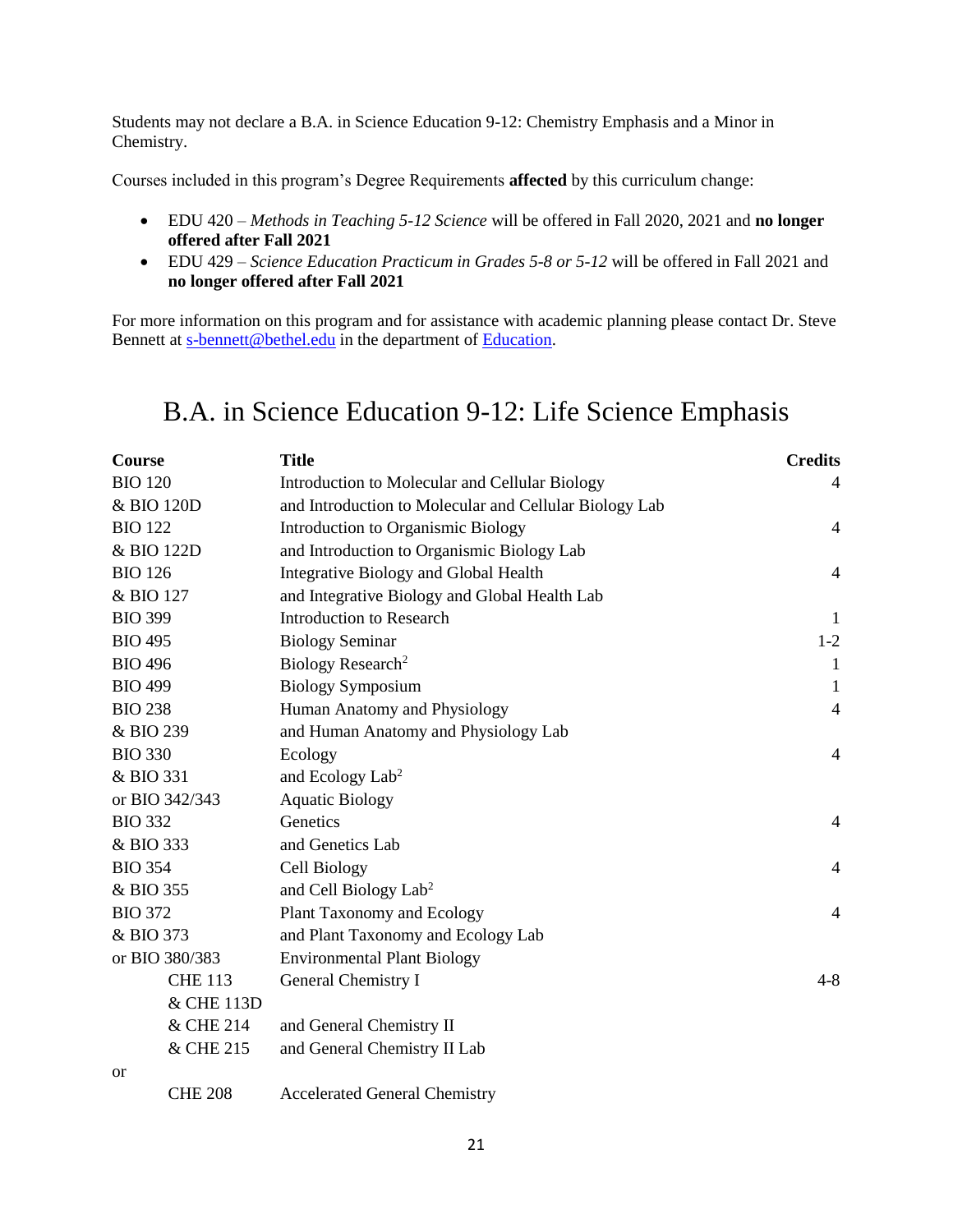| & CHE 208D      | and Accelerated General Chemistry Lab                       |                |
|-----------------|-------------------------------------------------------------|----------------|
| <b>PHY 102</b>  | Physics of Everyday Life                                    | 4              |
| & PHY 102D      | and Physics of Everyday Life Lab                            |                |
|                 |                                                             |                |
|                 | Choose one of the following mathematics courses:            | $3-4$          |
| <b>MAT 123M</b> | Precalculus                                                 |                |
| <b>MAT 124M</b> | Calculus I                                                  |                |
| <b>PSY 230M</b> | Introduction to Statistical Methods and Experimental Design |                |
| <b>EDU 200</b>  | Introduction to Education                                   | 3              |
| <b>EDU 201</b>  | Introduction to Education Field Experience                  |                |
| <b>EDU 203</b>  | School Health and Drugs                                     | $\overline{c}$ |
| <b>EDU 220</b>  | Introduction to Middle Level Education                      | 3              |
| <b>EDU 240</b>  | <b>Educational Psychology</b>                               | 3              |
| <b>EDU 241</b>  | <b>Educational Psychology Field Experience</b>              | 1              |
| EDU 317GZ       | <b>Educational Equity</b>                                   | 3              |
| <b>EDU 320</b>  | Pedagogy and the Young Adolescent Learner                   |                |
| <b>EDU 321</b>  | Integrated Literacy in the Content Areas                    |                |
| <b>EDU 420</b>  | Methods in Teaching 5-12 Science                            | 3              |
| <b>EDU 429</b>  | Science Education Practicum in Grades 5-8 or 5-12           | 1              |
| <b>EDU 490</b>  | Student Teaching Block <sup>1</sup>                         | 14             |
|                 |                                                             |                |

|                          | <b>Credits</b> |
|--------------------------|----------------|
| Major                    | 83-85          |
| <b>General Education</b> | 49-50          |
| <b>Total Credits</b>     | 133-134        |

<sup>1</sup>In order to meet requirements for endorsements and dual majors this number is subject to change. Students should consult with their advisor.

<sup>2</sup>This is a designated research course.

Courses whose number is followed by a letter fulfill a General Education requirement.

Students must earn a grade of *C* or better in each content area and education course in the major (BIO, CHE, GEL, PHY, PSY, MAT, EDU). Courses with grades of *C-* or lower must be repeated.

Students with 9-12 licensure in Science Education may choose one or more Middle Level Endorsements. See endorsement area listing under Major in Elementary Education with Middle Level Endorsement in the Education section of this catalog.

Students may not declare a B.A. in Science Education 9-12: Life Science Emphasis and a B.A. in Science Education 9-12: Chemistry Emphasis.

Students may not declare a B.A. in Science Education 9-12: Life Science Emphasis and a B.A. in Science Education 9-12: Physics Emphasis.

Students may not declare a B.A. in Science Education 9-12: Life Science Emphasis and B.A. in Biology. Students may not declare a B.A. in Science Education 9-12: Life Science Emphasis and a B.S. in Biology.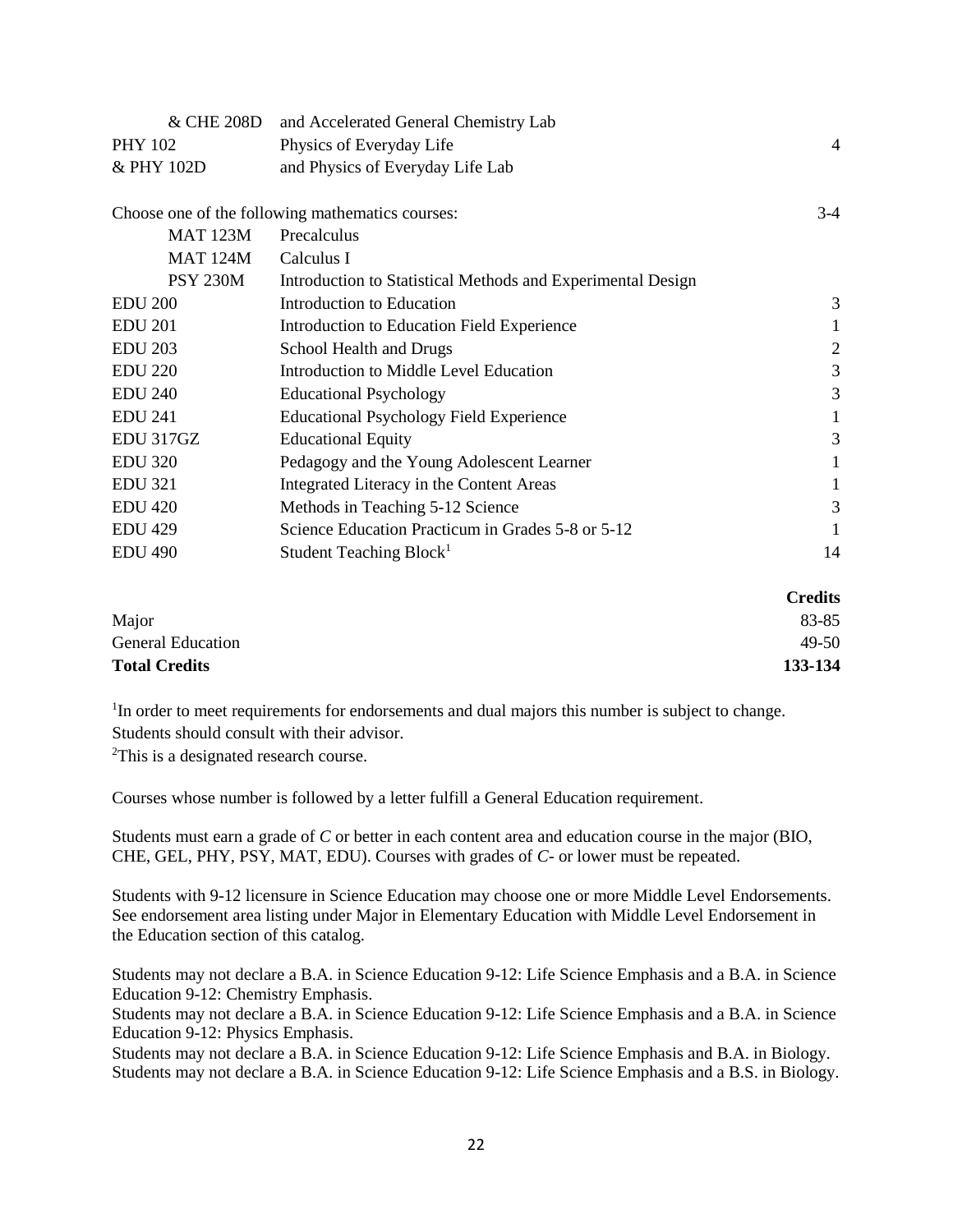Students may not declare a B.A. in Science Education 9-12: Life Science Emphasis and a Minor in Biology.

Courses included in this program's Degree Requirements **affected** by this curriculum change:

- EDU 420 *Methods in Teaching 5-12 Science* will be offered in Fall 2020, 2021 and **no longer offered after Fall 2021**
- EDU 429 *Science Education Practicum in Grades 5-8 or 5-12* will be offered in Fall 2021 and **no longer offered after Fall 2021**

For more information on this program and for assistance with academic planning please contact Dr. Steve Bennett at [s-bennett@bethel.edu](mailto:s-bennett@bethel.edu) in the department of [Education.](https://www.bethel.edu/undergrad/academics/education/)

## B.A. in Science Education 9-12: Physics Emphasis

| <b>Course</b>   | <b>Title</b>                                        | <b>Credits</b> |
|-----------------|-----------------------------------------------------|----------------|
| <b>PHY 112</b>  | Introduction to Astronomy                           | 4              |
| & PHY 112D      | and Introduction to Astronomy Lab                   |                |
| <b>PHY 260</b>  | Careers in Engineering and Physics Seminar          | 1              |
| <b>PHY 292</b>  | <b>General Physics I</b>                            | $\overline{4}$ |
| & PHY 292D      | and General Physics I Lab                           |                |
| <b>PHY 296</b>  | General Physics II                                  | $\overline{4}$ |
| & PHY 297       | and General Physics II Lab                          |                |
| <b>PHY 302</b>  | Electronics                                         | 4              |
| & PHY 303       | and Electronics Lab                                 |                |
| <b>PHY 312</b>  | <b>Modern Physics</b>                               | 4              |
| & PHY 313       | and Modern Physics Lab                              |                |
| <b>PHY 352</b>  | Computer Methods in Physics and Engineering         | $\overline{4}$ |
| & PHY 353       | and Computer Methods in Physics and Engineering Lab |                |
| <b>CHE 113</b>  | General Chemistry I                                 | $4 - 8$        |
| & CHE 113D      | and General Chemistry I Lab                         |                |
| & CHE 214       | and General Chemistry II                            |                |
| & CHE 215       | and General Chemistry II Lab                        |                |
| <b>or</b>       |                                                     |                |
| <b>CHE 208</b>  | <b>Accelerated General Chemistry</b>                |                |
| & CHE 208D      | and Accelerated General Chemistry Lab               |                |
| <b>MAT 124M</b> | Calculus 1                                          | 4              |
| <b>MAT 125</b>  | Calculus 2                                          | $\overline{4}$ |
| <b>MAT 223</b>  | Multivariable Calculus                              | $\mathfrak{Z}$ |
| <b>EDU 200</b>  | Introduction to Education                           | 3              |
| <b>EDU 201</b>  | Introduction to Education Field Experience          | $\mathbf{1}$   |
| <b>EDU 203</b>  | School Health and Drugs                             | $\overline{2}$ |
| <b>EDU 220</b>  | Introduction to Middle Level Education              | $\mathfrak{Z}$ |
| <b>EDU 240</b>  | <b>Educational Psychology</b>                       | 3              |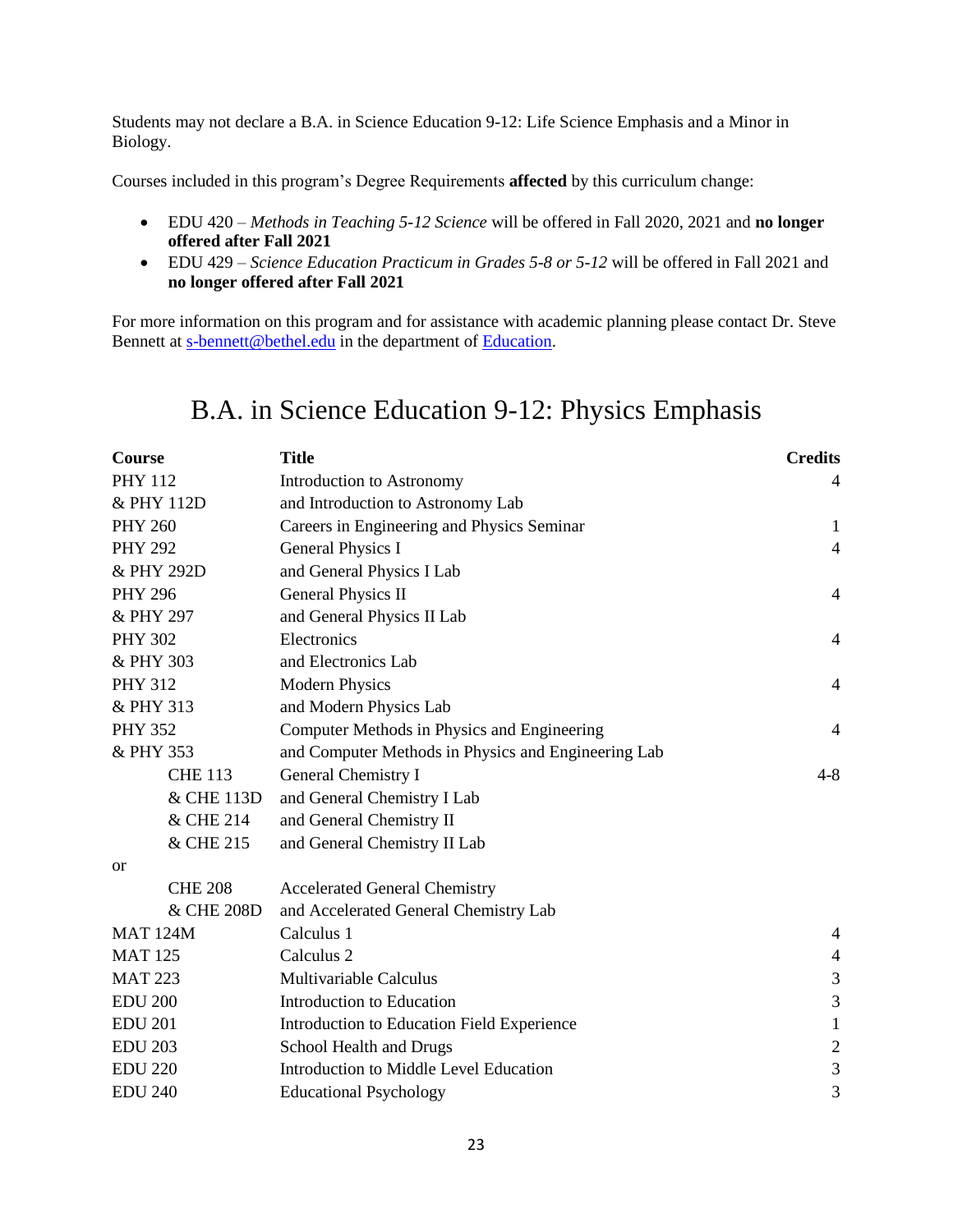| <b>EDU 241</b> | <b>Educational Psychology Field Experience</b>    |               |
|----------------|---------------------------------------------------|---------------|
| EDU 317GZ      | <b>Educational Equity</b>                         | 3             |
| <b>EDU 320</b> | Pedagogy and the Young Adolescent Learner         | $\mathbf{1}$  |
| <b>EDU 321</b> | Integrated Literacy in the Content Areas          | $\mathbf{1}$  |
| <b>EDU 420</b> | Methods in Teaching 5-12 Science                  | $\mathcal{R}$ |
| <b>EDU 429</b> | Science Education Practicum in Grades 5-8 or 5-12 |               |
| <b>EDU 490</b> | Student Teaching Block <sup>1</sup>               | 14            |
|                |                                                   |               |

|                          | <b>Credits</b> |
|--------------------------|----------------|
| Major                    | 76-80          |
| <b>General Education</b> | 49-50          |
| <b>Total Credits</b>     | 126-129        |

<sup>1</sup>In order to meet requirements for endorsements and dual majors this number is subject to change. Students should consult with their advisor.

Courses whose number is followed by a letter fulfill a General Education requirement.

Students must earn a grade of *C* or better in each content area or education course in the major (BIO, CHE, EDU, GEL, MAT, PHY). Courses with grades of *C-* or lower must be repeated.

Students with 9-12 licensure in Science Education may choose one or more Middle Level Endorsements. See endorsement area listing under Major in Elementary Education with Middle Level Endorsement in the Education section of this catalog.

Students may not declare a B.A. in Science Education 9-12: Physics Emphasis and a B.A. in Science Education 9-12: Life Science Emphasis.

Students may not declare a B.A. in Science Education 9-12: Physics Emphasis and a B.A. in Science Education 9-12: Chemistry Emphasis.

Students may not declare a B.A. in Science Education 9-12: Physics Emphasis and a B.A. in Physics. Students may not declare a B.A. in Science Education 9-12: Physics Emphasis and a B.S. in Physics Students may not declare a B.A. in Science Education 9-12: Physics Emphasis and a B.S. in Applied Physics.

Students may not declare a B.A. in Science Education 9-12: Physics Emphasis and a Minor in Physics.

Courses included in this program's Degree Requirements **affected** by this curriculum change:

- EDU 420 *Methods in Teaching 5-12 Science* will be offered in Fall 2020, 2021 and **no longer offered after Fall 2021**
- EDU 429 *Science Education Practicum in Grades 5-8 or 5-12* will be offered in Fall 2021 and **no longer offered after Fall 2021**

For more information on this program and for assistance with academic planning please contact Dr. Steve Bennett at [s-bennett@bethel.edu](mailto:s-bennett@bethel.edu) in the department of [Education.](https://www.bethel.edu/undergrad/academics/education/)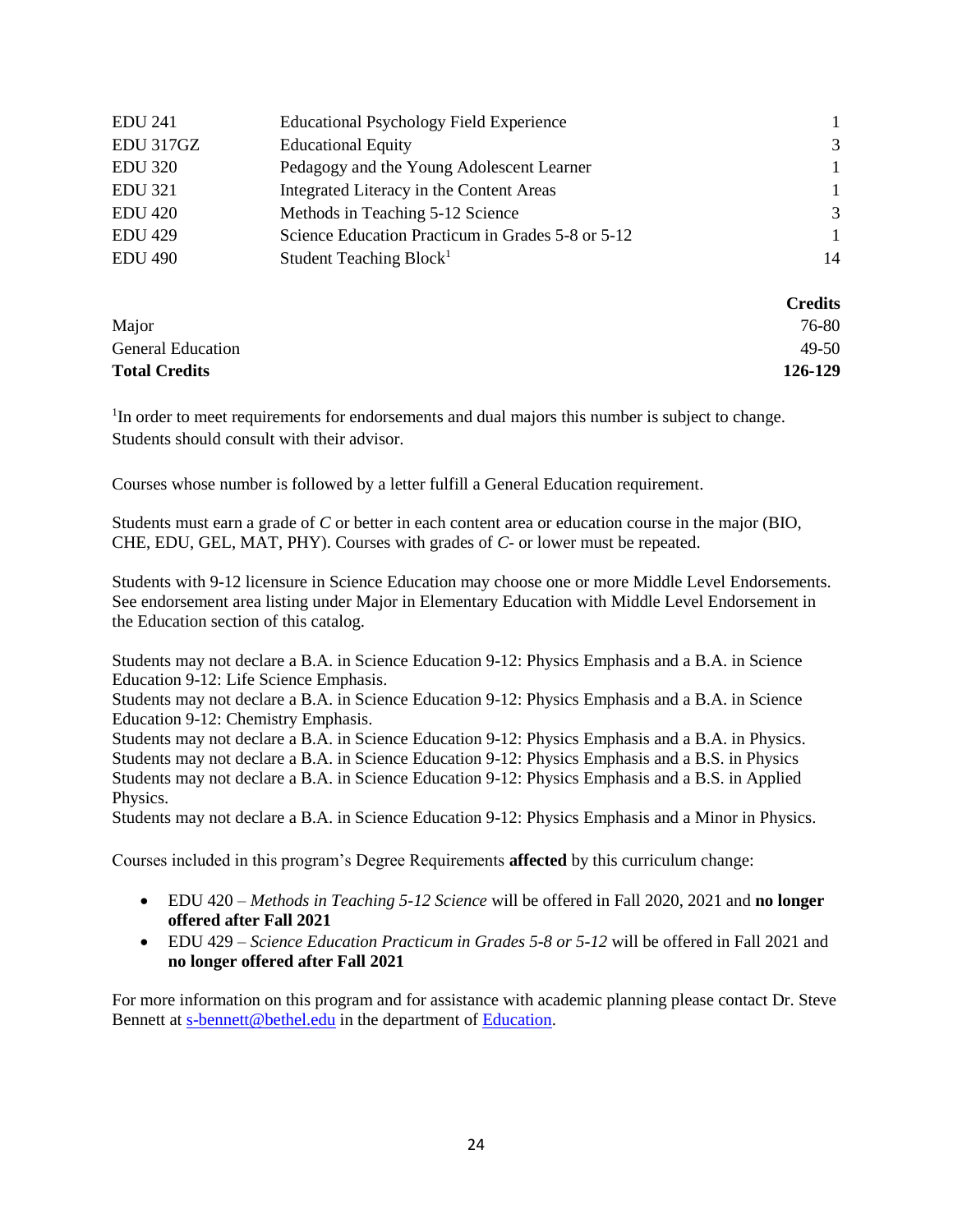# B.A. in Visual Arts Education K-12

| Course          | <b>Title</b>                                                               | <b>Credits</b>   |
|-----------------|----------------------------------------------------------------------------|------------------|
| <b>ARH 105</b>  | Art History Survey: Caves to World War II                                  | 4                |
| ART 100A        | Foundations: Color, Composition, and Ideation                              | 3                |
| <b>ART 101A</b> | Foundations: Materials, Space, and Meaning                                 | $\mathfrak{Z}$   |
| <b>ART 103A</b> | Foundations: Drawing                                                       | $\mathfrak{Z}$   |
| <b>ART 107A</b> | Clay Forms                                                                 | 3                |
| or ART 108A     | Ceramic Design                                                             |                  |
| <b>ART 210A</b> | Painting                                                                   | 4                |
| <b>ART 240</b>  | <b>Creative Practices</b>                                                  | 3                |
| <b>ART 496</b>  | Senior Art & Design Exhibition                                             | $\boldsymbol{0}$ |
| <b>ART 499</b>  | Senior Seminar/Thesis Exhibition                                           | 3                |
|                 | Choose ART or DES courses. At least 3 of which must be 200-level or above) | $\tau$           |
|                 | Choose two Art History courses at the 200-level or above                   | 6                |
| <b>EDU 200</b>  | Introduction to Education                                                  | 3                |
| <b>EDU 201</b>  | Introduction to Education Field Experience                                 | $\mathbf{1}$     |
| <b>EDU 203</b>  | School Health and Drugs                                                    | $\sqrt{2}$       |
| <b>EDU 220</b>  | Introduction to Middle Level Education                                     | $\mathfrak{Z}$   |
| <b>EDU 240</b>  | <b>Educational Psychology</b>                                              | 3                |
| <b>EDU 241</b>  | <b>Educational Psychology Field Experience</b>                             | $\mathbf{1}$     |
| EDU 317GZ       | <b>Educational Equity</b>                                                  | 3                |
| <b>EDU 320</b>  | Pedagogy and the Young Adolescent Learner                                  | 1                |
| <b>EDU 321</b>  | Integrated Literacy in the Content Areas                                   | 1                |
| <b>EDU 413</b>  | Methods in Teaching K-12 Art                                               | $\mathfrak{Z}$   |
| <b>EDU 414</b>  | Middle Level Education Practicum in Art                                    | 1                |
| <b>EDU 490</b>  | Student Teaching Block <sup>1</sup>                                        | 14               |
|                 |                                                                            | <b>Credits</b>   |

|                          | Creans  |
|--------------------------|---------|
| Major                    | 75      |
| <b>General Education</b> | 49-50   |
| <b>Total Credits</b>     | 124-125 |
|                          |         |

<sup>1</sup>In order to meet requirements for endorsements and dual majors this number is subject to change. Students should consult with their advisor.

Courses whose number is followed by a letter fulfill a General Education requirement.

Students majoring in visual arts education K-12 must cover six different studio areas with emphasis in two.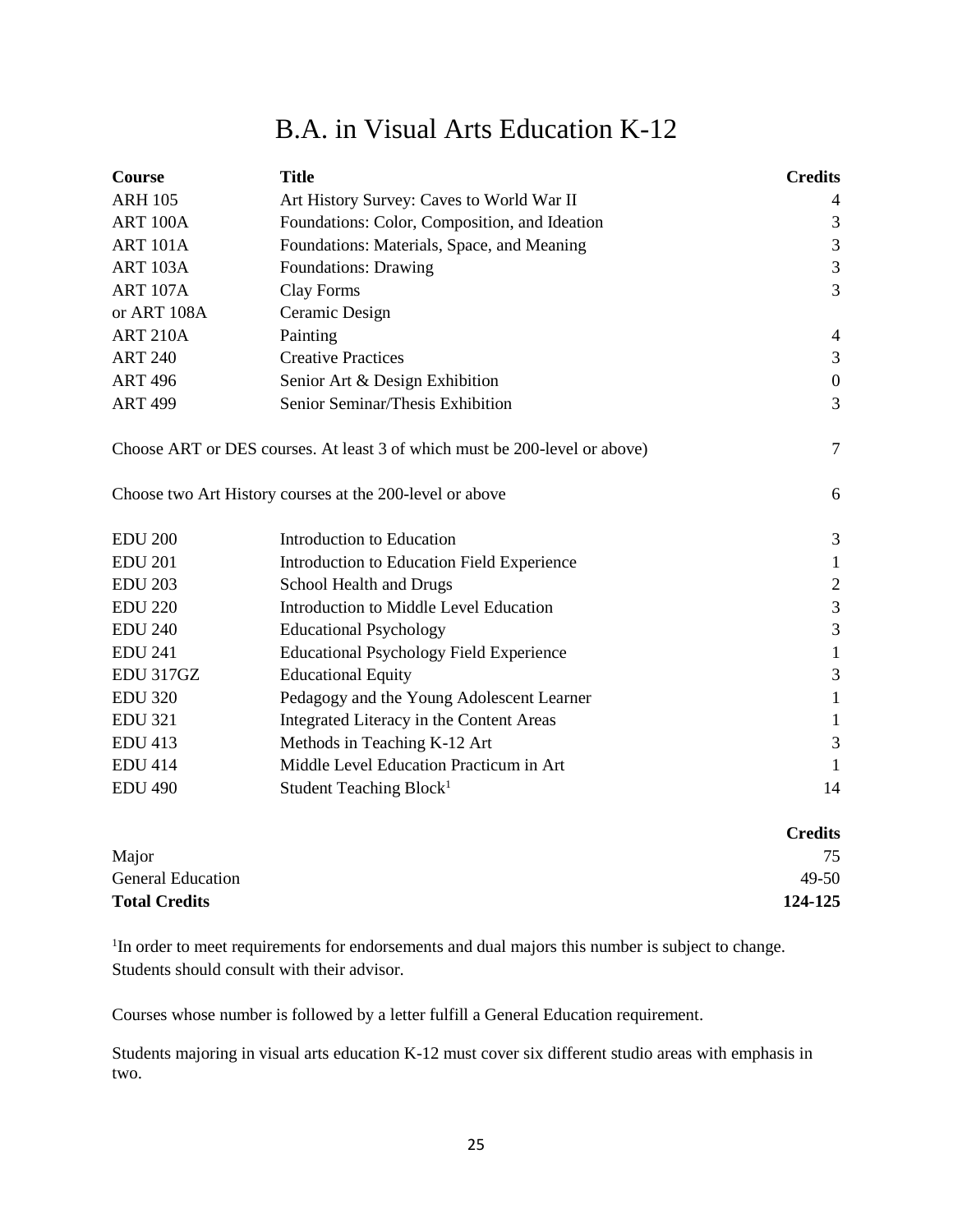Students must earn a grade of *C* or better in each content area and education course (ART, ARH, EDU) in the major. Courses with grades of C- or lower must be repeated.

Each student majoring in visual arts education K-12 must fulfill the Speaking Competency in one of the art history courses. See course syllabus for details.

Students with K-12 licensure in Visual Arts Education may choose one or more Middle Level Endorsements. See endorsement area listing under Major in Elementary Education with Middle Level Endorsement in the Education section of this catalog.

Students may not declare a B.A. in Visual Arts Education K-12 and a Minor in Art with an Art History Emphasis.

Students may not declare a B.A. in Visual Arts Education K-12 and a Minor in Art with a Studio Emphasis.

Courses included in this program's Degree Requirements **affected** by this curriculum change:

- EDU 413 *Methods in Teaching K-12 Art* will be offered in Fall 2020, 2021, 2022, 2023 and **no longer offered after Fall 2023**
- EDU 414 *Middle Level Education Practicum in Art* will be offered in Fall 2020, 2021, 2022, 2023 and **no longer offered after Fall 2023**
- *Student Teaching Block for Visual Arts Education K-12 majors –* (EDU 490) will be offered Fall 2020, 2021, 2022, 2023 & Spring 2021, 2022, 2023 and **no longer offered for Visual Arts Education K-12 majors after Fall 2023**

For more information on this program and for assistance with academic planning please contact Ms. Amanda Hamilton at [amanda-hamilton@bethel.edu](mailto:amanda-hamilton@bethel.edu) in the department of [Art and Design.](https://www.bethel.edu/undergrad/academics/art/)

## B.S. in Environmental Science

| <b>Course</b>                                | Title                                                         | <b>Credits</b> |
|----------------------------------------------|---------------------------------------------------------------|----------------|
| Choose one of the following Biology courses: |                                                               | 4              |
| <b>BIO</b> 122                               | Introduction to Organismic Biology                            |                |
| & BIO 122D                                   | and Introduction to Organismic Biology Lab                    |                |
| <b>BIO 128</b>                               | Integrative Biology: Metabolism, Energy, Biodiversity         | 4              |
| & BIO128D                                    | and Integrative Biology: Metabolism, Energy, Biodiversity Lab |                |
| <b>BIO 330</b>                               | Ecology                                                       | 4              |
| & BIO 331                                    | and Ecology Lab                                               |                |
| <b>ENS 104</b>                               | <b>Environment and Humanity</b>                               | 4              |
| & ENS 104D                                   | and Environment and Humanity Lab                              |                |
| ENS/GEO 201                                  | Introduction to Geographic Information Systems                | 3              |
| <b>ENS 205L</b>                              | Sustainable Living                                            | 3              |
| <b>ENS 399</b>                               | Introduction to Research                                      |                |
| <b>ENS 481</b>                               | Internship in Environmental Studies                           | 3              |
| <b>ENS 496</b>                               | Research in Environmental Studies                             |                |
| <b>ENS 498</b>                               | Seminar in Environmental Studies                              |                |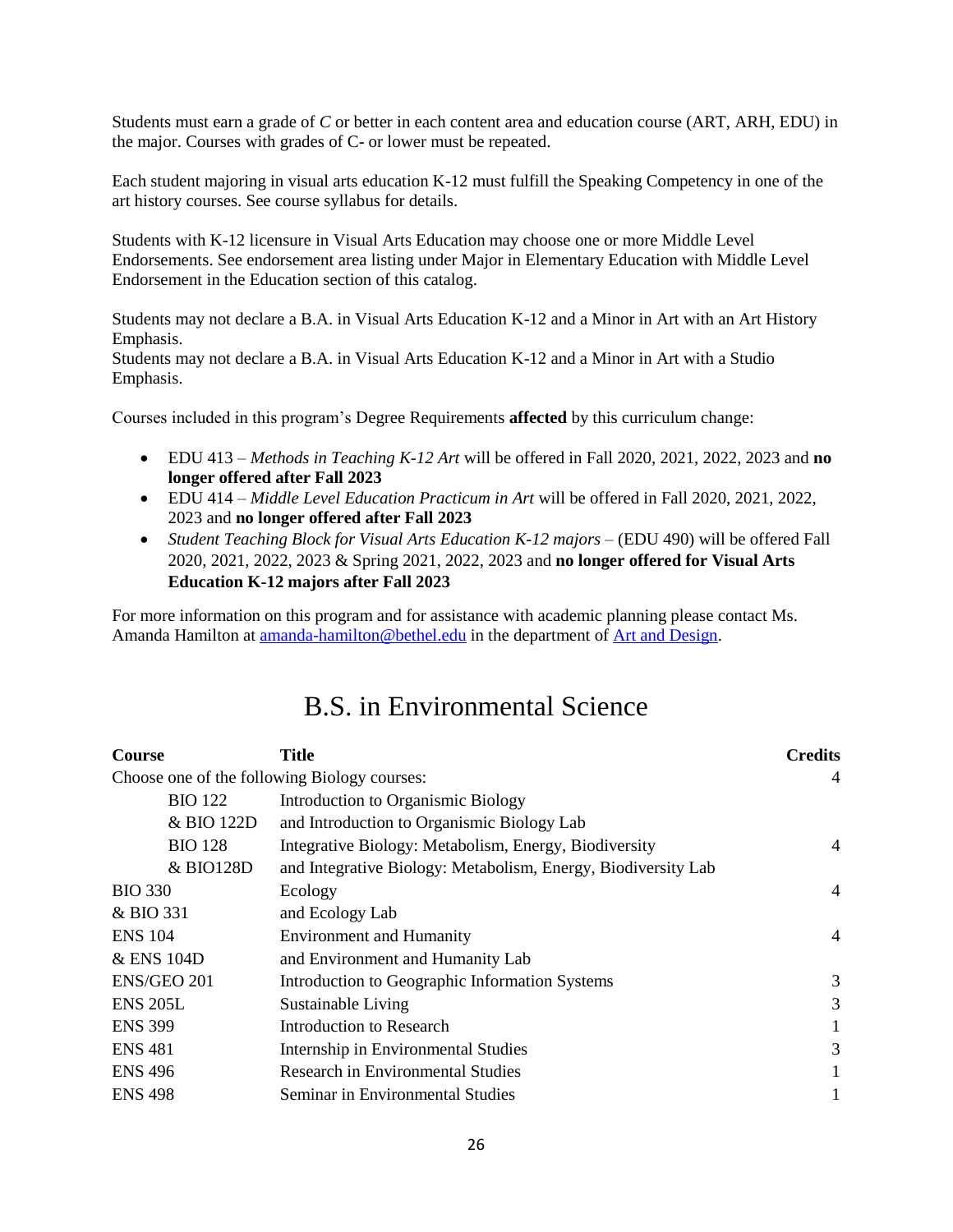| <b>ENS 499</b>                        | Symposium                                                    | $\boldsymbol{0}$ |
|---------------------------------------|--------------------------------------------------------------|------------------|
| <b>GEL 168</b>                        | Geology                                                      | 4                |
| & GEL 168D                            | and Geology Lab                                              |                  |
|                                       |                                                              |                  |
| Choose 12 credits from the following: |                                                              | 12               |
| <b>ENS 305K</b>                       | Transforming Technology: Environmental Perspectives          |                  |
| <b>ENS 330K</b>                       | Science, Values, and the Making of Environmental Policy      |                  |
| <b>ENS 335K</b>                       | <b>Environmental Ethics</b>                                  |                  |
| <b>ENS 341K</b>                       | <b>Environmental Writing</b>                                 |                  |
| <b>GES 307K</b>                       | Natural Resources: Use Them but Don't Lose Them              |                  |
| <b>GES 318KZ</b>                      | Ecology in the Tropics: Natural History and Future Prospects |                  |
| <b>GES 326K</b>                       | <b>Economic Botany</b>                                       |                  |
| HIS/GEO 320K                          | History and the Human Environment                            |                  |
|                                       | Choose one of the following Chemistry sequences:             | $4 - 8$          |
| <b>CHE 113</b>                        | General Chemistry I                                          |                  |
| & CHE 113D                            | and General Chemistry I Lab                                  |                  |
| & CHE 214                             | and General Chemistry II                                     |                  |
| & CHE 215                             | and General Chemistry II Lab                                 |                  |
| or                                    |                                                              |                  |
| <b>CHE 208</b>                        | <b>Accelerated General Chemistry</b>                         |                  |
| & CHE 208D                            | and Accelerated General Chemistry Lab                        |                  |
|                                       |                                                              |                  |
| Choose 12 credits from the following: |                                                              | 12               |
| <b>BIO 328</b>                        | <b>Invertebrate Biology</b>                                  |                  |
| & BIO 329                             | and Invertebrate Biology                                     |                  |
| <b>BIO 342</b>                        | <b>Aquatic Biology</b>                                       |                  |
| & BIO 343                             | and Aquatic Biology Lab                                      |                  |
| <b>BIO 372</b>                        | Plant Taxonomy and Ecology                                   |                  |
| & BIO 373                             | and Plant Taxonomy and Ecology Lab                           |                  |
| <b>BIO 380</b>                        | <b>Environmental Plant Biology</b>                           |                  |
| & BIO 383                             | and Environmental Plant Biology Lab                          |                  |
| <b>CHE 224</b>                        | Organic Chemistry I                                          |                  |
| & CHE 225                             | and Organic Chemistry I Lab                                  |                  |
| <b>CHE 226</b>                        | Organic Chemistry II                                         |                  |
| & CHE 227                             | and Organic Chemistry II Lab                                 |                  |
| <b>CHE 312</b>                        | <b>Quantitative Analysis</b>                                 |                  |
| & CHE 313                             | and Quantitative Analysis Lab                                |                  |
| <b>CHE 320</b>                        | <b>Instrumental Analysis</b>                                 |                  |
| & CHE 321                             | and Instrumental Analysis Lab                                |                  |
| <b>ENS 316</b>                        | Wildlife Ecology and Management                              |                  |
| <b>ENS 317</b>                        | and Wildlife Ecology and Management Lab                      |                  |
| ENS 318KZ                             |                                                              |                  |
|                                       | Ecology in the Tropics: Natural History and Future Prospects |                  |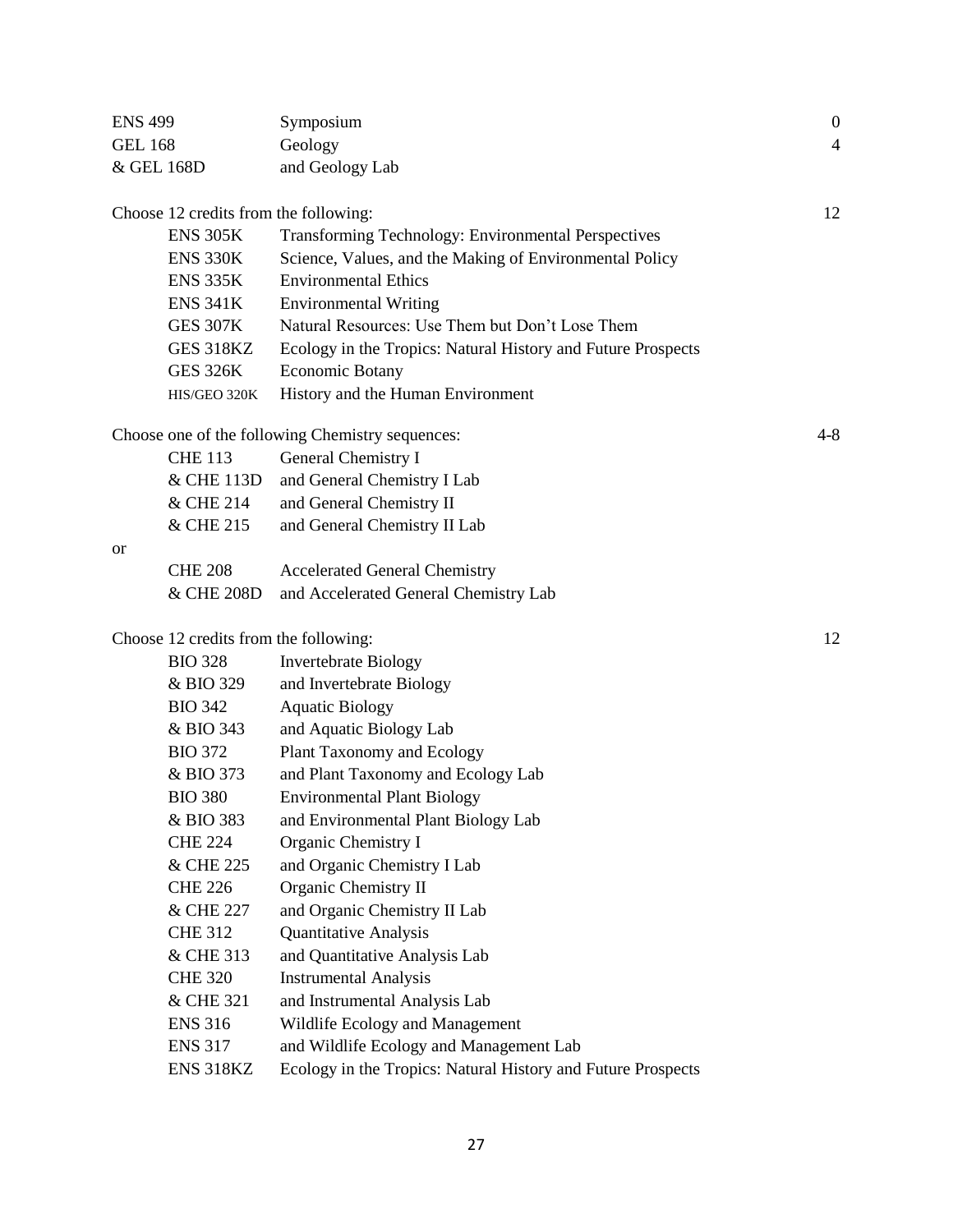| <b>Credits</b> |
|----------------|
| 56-60          |
| 49-50          |
| $13-16$        |
| 122            |
|                |

Courses whose number is followed by a letter fulfill a General Education requirement.

With permission of the program director, appropriate courses taken in off-campus programs may substitute for those listed above.

Students are strongly urged to meet the "M" General Education requirement by taking PSY [230M.](https://catalog.bethel.edu/search/?P=PSY%20230M)

Students may not declare a B.S. in Environmental Science and a B.A. in Environmental Studies.

Courses included in this program's Degree Requirements **affected** by this curriculum change:

- ENL/ENS 341K *Environmental Writing* will be offered in the 2021-2022 Academic year and **no longer offered after Spring 2022**
- ENS 305K *Transforming Technology: Environmental Perspectives* **will no longer be offered effective immediately**
- ENS/POS 330K *Science, Values, and the Making of Environmental Policy* **will no longer be offered effective immediately**
- ENS 498 *Seminar in Environmental Studies* will be offered Spring 2021, 2022 and **no longer offered after Spring 2022**
- ENS/GEO 201 *Introduction to Geographic Information Systems* will be offered in Fall 2021 and **no longer offered after Fall 2021**
- GEL 168 *Geology* will be offered in Fall 2021 and **no longer offered after Fall 2021**
- GEL 168D *Geology Lab* will be offered in Fall 2021 and **no longer offered after Fall 2021**
- GES 326K *Economic Botany* **will no longer be offered effective immediately**

For more information on this program and for assistance with academic planning please contact Dr. Ken Petersen a[t k-petersen@bethel.edu](mailto:k-petersen@bethel.edu) in the department of [Biological Sciences.](https://www.bethel.edu/undergrad/academics/biology/)

## Minor in Biblical Languages (Hebrew and Greek)

| <b>Course</b>        | Title                                 | <b>Credits</b> |
|----------------------|---------------------------------------|----------------|
| <b>GRK 101</b>       | <b>Introductory Biblical Greek I</b>  | $\overline{4}$ |
| <b>GRK 102S</b>      | <b>Introductory Biblical Greek II</b> | 4              |
| <b>GRK 253</b>       | Readings in New Testament Greek       | 3              |
| <b>HEB 101</b>       | <b>Introductory Biblical Hebrew I</b> | $\overline{4}$ |
| <b>HEB 102S</b>      | Introductory Biblical Hebrew II       | $\overline{4}$ |
| <b>Total Credits</b> |                                       | 19             |

Courses whose number is followed by a letter fulfill a General Education requirement.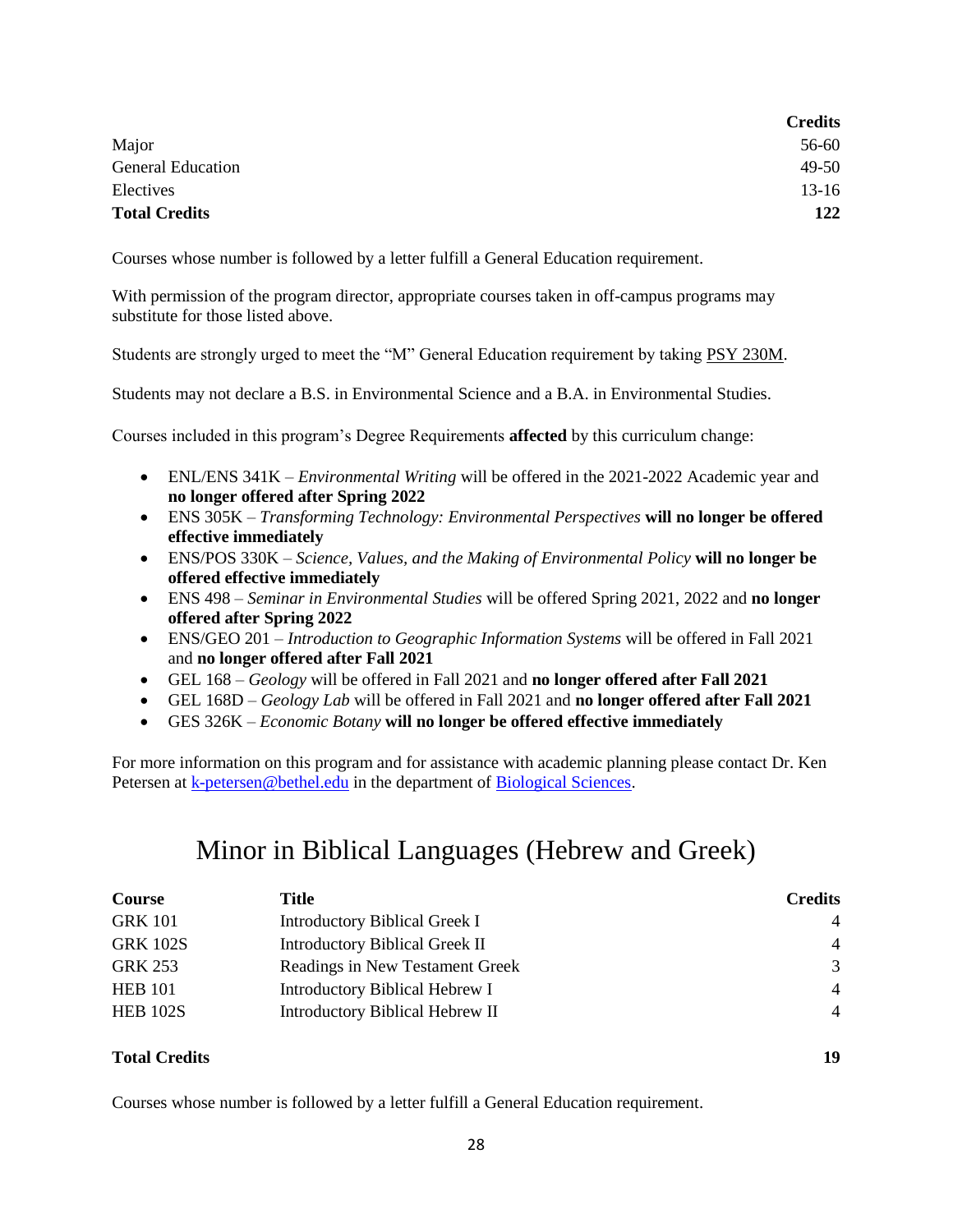Students may not declare a B.A. in Biblical and Theological Studies and a Minor in Biblical Languages. Students may not declare a Minor in Biblical Languages and a Minor and Biblical and Theological Studies.

Courses included in this program's Degree Requirements **affected** by this curriculum change:

- GRK 253: *Readings in New Testament Greek* will be offered in Fall 2020 and **no longer offered after Fall 2020**
- HEB 101 *Introductory Biblical Hebrew I* will be offered in Fall 2020 and **no longer offered after Fall 2020**
- HEB 102S *Introductory Biblical Hebrew II* will be offered in Spring 2021 and **no longer offered after Spring 2021**

For more information on this program and for assistance with academic planning please contact Dr. Gary Long at [glong@bethel.edu](mailto:glong@bethel.edu) in the department o[f Biblical and Theological Studies.](https://www.bethel.edu/undergrad/academics/biblical-theological/)

## Minor in Classics

| <b>Course</b>                | <b>Title</b>                                                           | <b>Credits</b> |
|------------------------------|------------------------------------------------------------------------|----------------|
| <b>HIS 310</b>               | Near Eastern and Greek Civilizations                                   | 4              |
| <b>HIS 311</b>               | <b>Roman Civilization</b>                                              | $\overline{4}$ |
| Choose one of the following: |                                                                        | 3              |
| <b>ARH 220</b>               | Art History – Ancient Through Medieval                                 |                |
| <b>BIB 264Z</b>              | Greece-Italy Study Tour                                                |                |
| <b>PHI 251</b>               | History of Philosophy I                                                |                |
|                              | Choose one of the following language courses:                          | $3-4$          |
| <b>GRK 253</b>               | Readings in New Testament Greek                                        |                |
| <b>HEB 102S</b>              | Introductory Biblical Hebrew II                                        |                |
| <b>LAT 102S</b>              | Introductory Latin II                                                  |                |
|                              | Choose one of the following elective courses, (if not selected above): | $3-4$          |
| <b>ARH 220</b>               | Art History – Ancient Through Medieval                                 |                |
| <b>BIB 210</b>               | History of Ancient Israel                                              |                |
| <b>BIB 230Z</b>              | <b>Israel Study Tour</b>                                               |                |
| <b>BIB 236</b>               | Archaeology of the Southern Levant                                     |                |
| <b>BIB 264Z</b>              | Greece-Italy Tour                                                      |                |
| <b>PHI 251</b>               | History of Philosophy I                                                |                |
|                              |                                                                        |                |

### **Total Credits 17-19**

Courses whose number is followed by a letter fulfill a General Education requirement.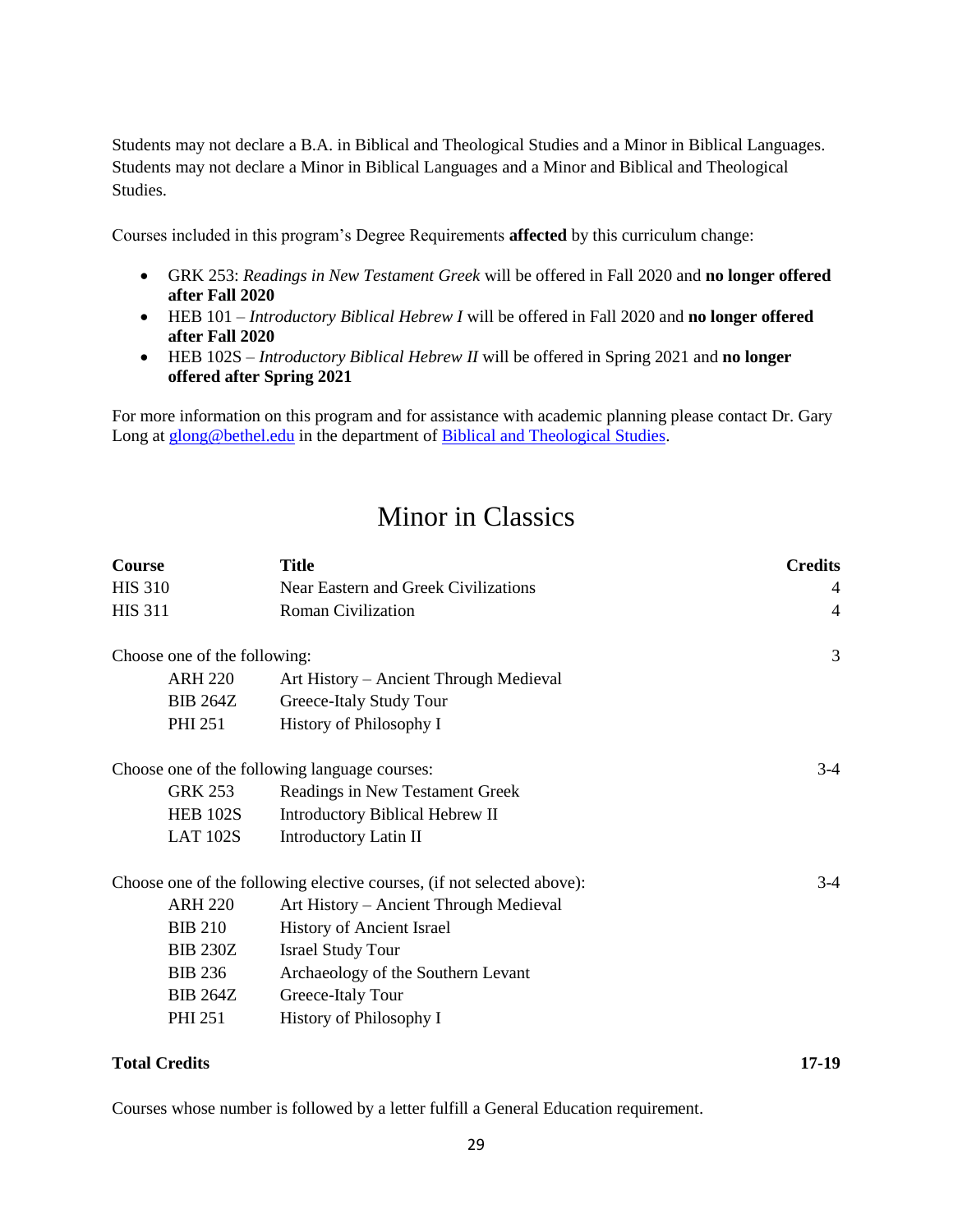Courses included in this program's Degree Requirements **affected** by this curriculum change:

- GRK 253: *Readings in New Testament Greek* will be offered in Fall 2020 and **no longer offered after Fall 2020**
- HEB 102S *Introductory Biblical Hebrew II* will be offered in Spring 2021 and **no longer offered after Spring 2021**
- LAT 102S *Introductory Latin II* **will no longer be offered effective immediately**

For more information on this program and for assistance with academic planning please contact Dr. Gary Long at [glong@bethel.edu](mailto:glong@bethel.edu) in the department o[f Biblical and Theological Studies.](https://www.bethel.edu/undergrad/academics/biblical-theological/)

## Minor in Economics

| Course         | Title                                                                  | <b>Credits</b> |
|----------------|------------------------------------------------------------------------|----------------|
| <b>ECO 201</b> | Principles of Economics                                                | $\overline{4}$ |
| <b>ECO 301</b> | Intermediate Microeconomics                                            | $\mathcal{R}$  |
| or ECO 302     | Intermediate Macroeconomics                                            |                |
|                | Electives from 200-level or above economics courses, excluding ECO 200 | 12             |

#### **Total Credits 19**

Courses whose number is followed by a letter fulfill a General Education requirement.

Students may not declare a B.A. in Economics and Minor in Economics. Students may not declare a B.A. in Economics and Finance and a Minor in Economics.

Courses included in this program's Degree Requirements **affected** by this curriculum change:

- ECO 305 *International Trade and Finance* will be offered in Fall 2020 and **no longer offered after Fall 2020**
- ECO 320G *Economic Development of Less-Developed Countries* will be offered in Fall 2020 and **no longer offered after Fall 2020**
- ECO 340 *Econometrics* will be offered in Fall 2020, 2021, & Spring 2021 and **no longer offered after Spring 2021**
- ECO 401 *Advanced Economic Theory* will be offered in Spring 2021 and **no longer offered after Spring 2021**

For more information on this program and for assistance with academic planning please contact Dr. Christina Kaiser at [ckaiser@bethel.edu](mailto:ckaiser@bethel.edu) in the department of [Business and Economics.](https://www.bethel.edu/undergrad/academics/business-economics/)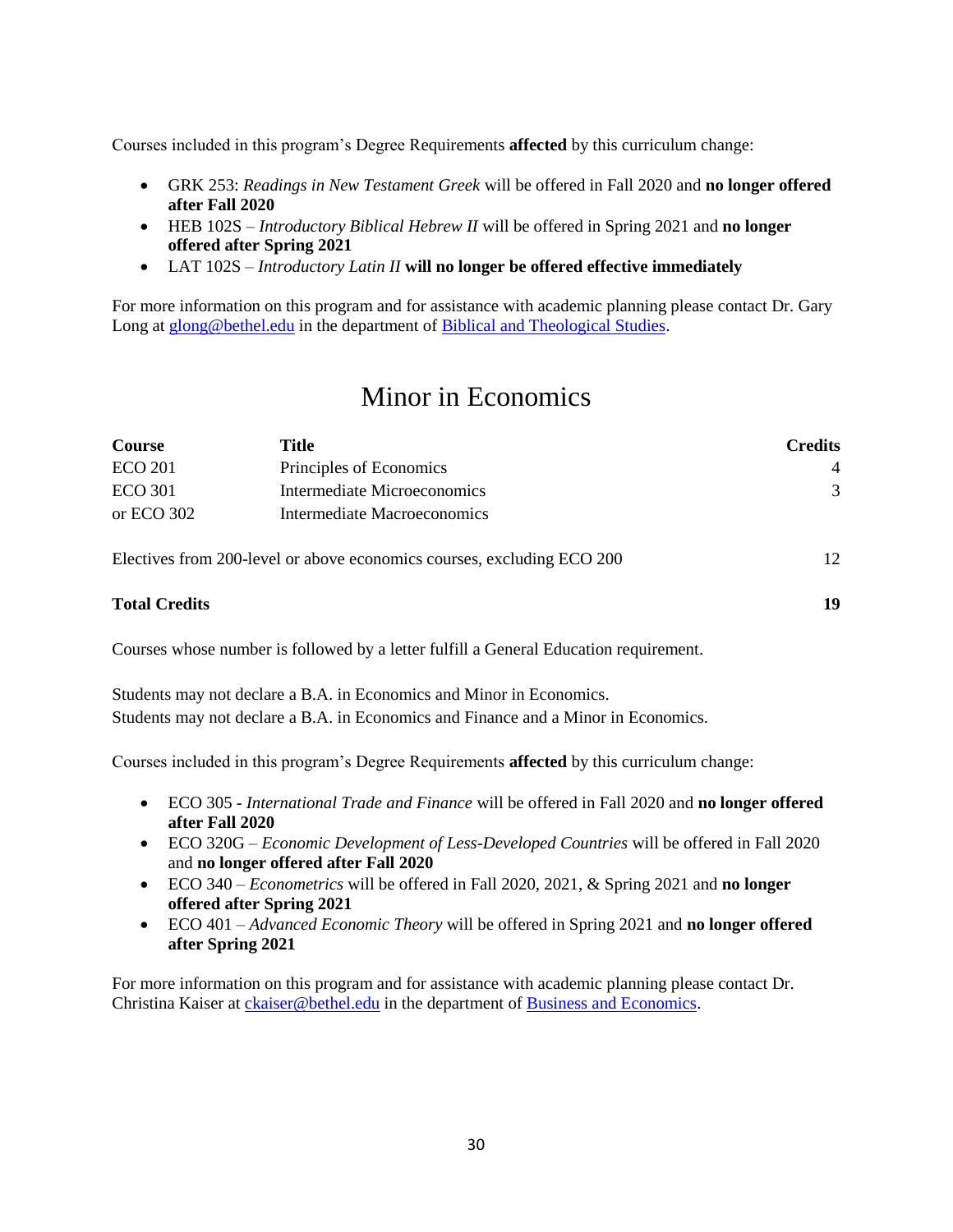# Minor in Linguistics

| Course                                   | <b>Title</b>                                 | <b>Credits</b> |
|------------------------------------------|----------------------------------------------|----------------|
| <b>LIN 210Z</b>                          | Introduction to Second Language Acquisition  | 3              |
| <b>LIN 300</b>                           | Introduction to Linguistics                  | 3              |
| Select two courses from World Languages: |                                              | $6 - 8$        |
| <b>ASL 101</b>                           | <b>Introductory American Sign Language I</b> |                |
| <b>ASL 102S</b>                          | Introductory American Sign Language II       |                |
| <b>CHI 101</b>                           | <b>Introductory Chinese I</b>                |                |
| <b>CHI 102S</b>                          | <b>Introductory Chinese II</b>               |                |
| <b>FRE 101</b>                           | <b>Introductory French I</b>                 |                |
| <b>FRE 102S</b>                          | Introductory French II                       |                |
| <b>GRK 101</b>                           | <b>Introductory Biblical Greek I</b>         |                |
| <b>GRK 102S</b>                          | <b>Introductory Biblical Greek II</b>        |                |
| <b>HEB 101</b>                           | <b>Introductory Biblical Hebrew I</b>        |                |
| <b>HEB 102S</b>                          | Introductory Biblical Hebrew II              |                |
| <b>LAT 101</b>                           | <b>Introductory Latin I</b>                  |                |
| <b>LAT 102S</b>                          | Introductory Latin II                        |                |
| <b>SPA 101</b>                           | <b>Introductory Spanish I</b>                |                |
| <b>SPA 102S</b>                          | Introductory Spanish II                      |                |
| Courses at SIL-UND                       |                                              |                |
| <b>LING 450</b>                          | <b>Articulatory Phonetics</b>                | $\overline{2}$ |

| LING 452 | Syntax and Morphology I                      |  |
|----------|----------------------------------------------|--|
| LING 470 | Introduction to Sociolinguistics             |  |
| LING 480 | Learner-Directed Second Language Acquisition |  |
|          |                                              |  |

### **Total Credits 22-24**

Courses whose number is followed by a letter fulfill a General Education requirement.

The minor in linguistics is offered in collaboration with the Summer Institute of Linguistics–University of North Dakota (SIL-UND), the organization that provides training in linguistics for Wycliffe translators and missionaries.

Students may not declare a B.A. in Linguistics and a Minor in Linguistics.

Courses included in this program's Degree Requirements **affected** by this curriculum change:

- CHI 101 Introductory Chinese I will be **only** offered in Summer starting in Summer 2020
- CHI 102S Introductory Chinese II will be **only** offered in Summer starting in Summer 2020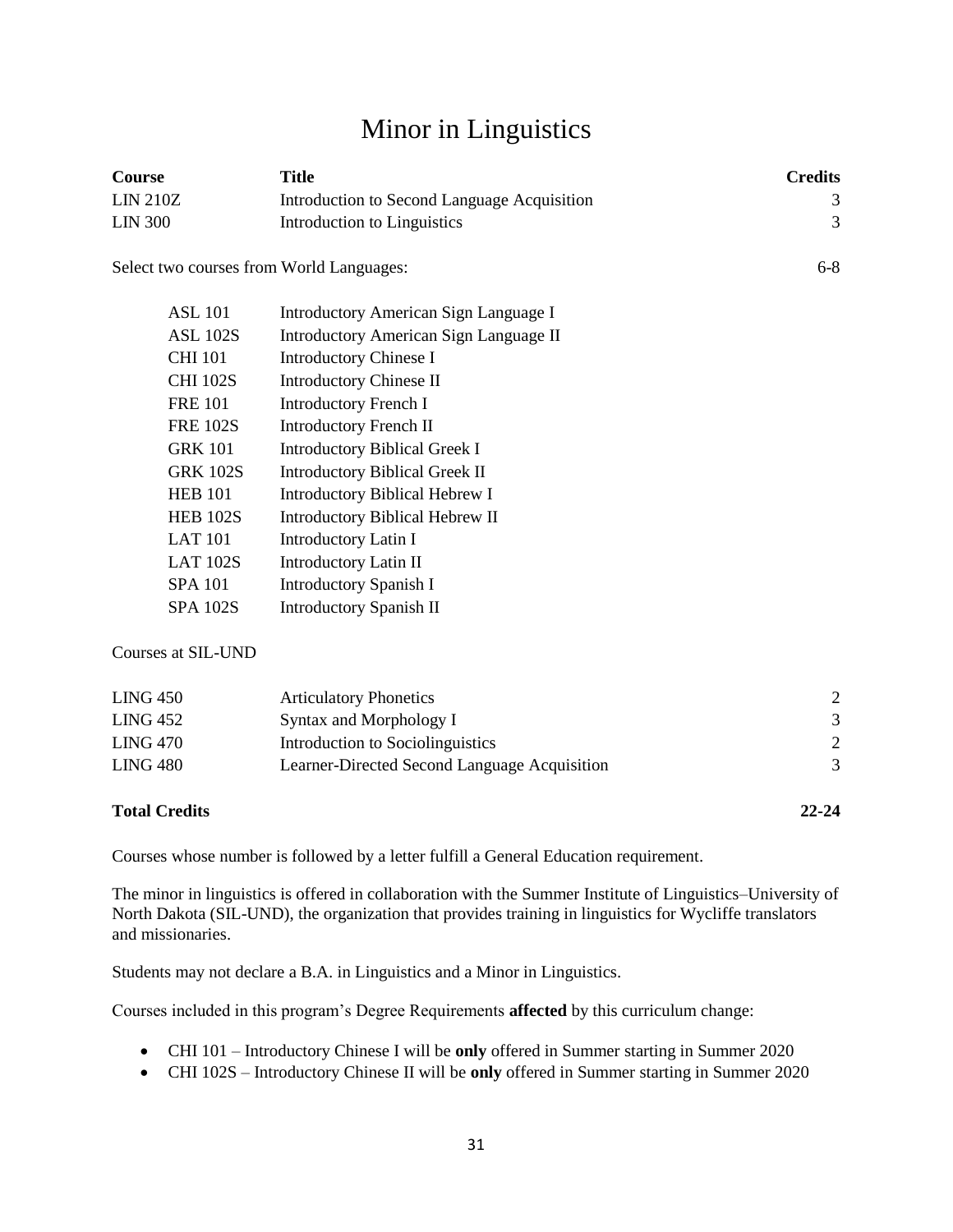- GRK 253: *Readings in New Testament Greek* will be offered in Fall 2020 and **no longer offered after Fall 2020**
- HEB 101 *Introductory Biblical Hebrew I* will be offered in Fall 2020 and **no longer offered after Fall 2020**
- HEB 102S *Introductory Biblical Hebrew II* will be offered in Spring 2021 and **no longer offered after Spring 2021**
- LAT 101 *Introductory Latin I* **will no longer be offered effective immediately**
- LAT 102S *Introductory Latin II* **will no longer be offered effective immediately**
- Courses at SIL-UND: **discontinued effective immediately** (consult with department chair about alternatives)

For more information on this program and for assistance with academic planning please contact Dr. Donna LeGrand at [legdon@bethel.edu](mailto:legdon@bethel.edu) in the department of [Languages, Cultures, and Reconciliation](https://www.bethel.edu/undergrad/academics/languages-cultures-rec-studies/)  [Studies.](https://www.bethel.edu/undergrad/academics/languages-cultures-rec-studies/)

### Minor in Religious Studies

| <b>Course</b>                  | <b>Title</b>                                               | <b>Credits</b> |
|--------------------------------|------------------------------------------------------------|----------------|
| <b>REL 202</b>                 | Introduction to Religious Studies                          | 3              |
| Choose two of the following:   |                                                            | 6              |
| <b>REL 205U</b>                | Religions of India, China, and Japan                       |                |
| <b>REL 206UZ</b>               | Religious Traditions in Asia: Thailand                     |                |
| <b>REL 212U</b>                | History of Islam                                           |                |
| <b>REL 225L</b>                |                                                            |                |
| <b>REL 356</b>                 | New Religious Movements<br>Judaism                         |                |
|                                |                                                            |                |
| Choose three of the following: |                                                            | 9              |
| <b>REL 201</b>                 | Religion and Art in Asia: Thailand                         |                |
| <b>REL 230L</b>                | Politics and Religion in the United States                 |                |
| <b>REL 328G</b>                | Muslim Women in History                                    |                |
| <b>REL 401</b>                 | Christianity and the World's Religions                     |                |
| <b>ENL 316GZ</b>               | Literatures of Faith: Christianity and Islam               |                |
| <b>GES 413P</b>                | Women's Spiritual Experience                               |                |
| <b>PHI 230U</b>                | Medieval Islamic Philosophy                                |                |
| GES447PZ                       | Muslims and Middle Easterners: Past, Present, and Personal |                |
| <b>PHI 305G</b>                | Philosophy of Religion                                     |                |
| <b>PHI 375G</b>                | <b>Asian Philosophy</b>                                    |                |
| <b>PSY 325G</b>                | Psychology of Religion                                     |                |
| SOC 372G                       | Religion in Society                                        |                |
|                                |                                                            |                |

### **Total Credits<sup>1</sup> 18**

1Four of the six courses required in this minor must be taken at Bethel.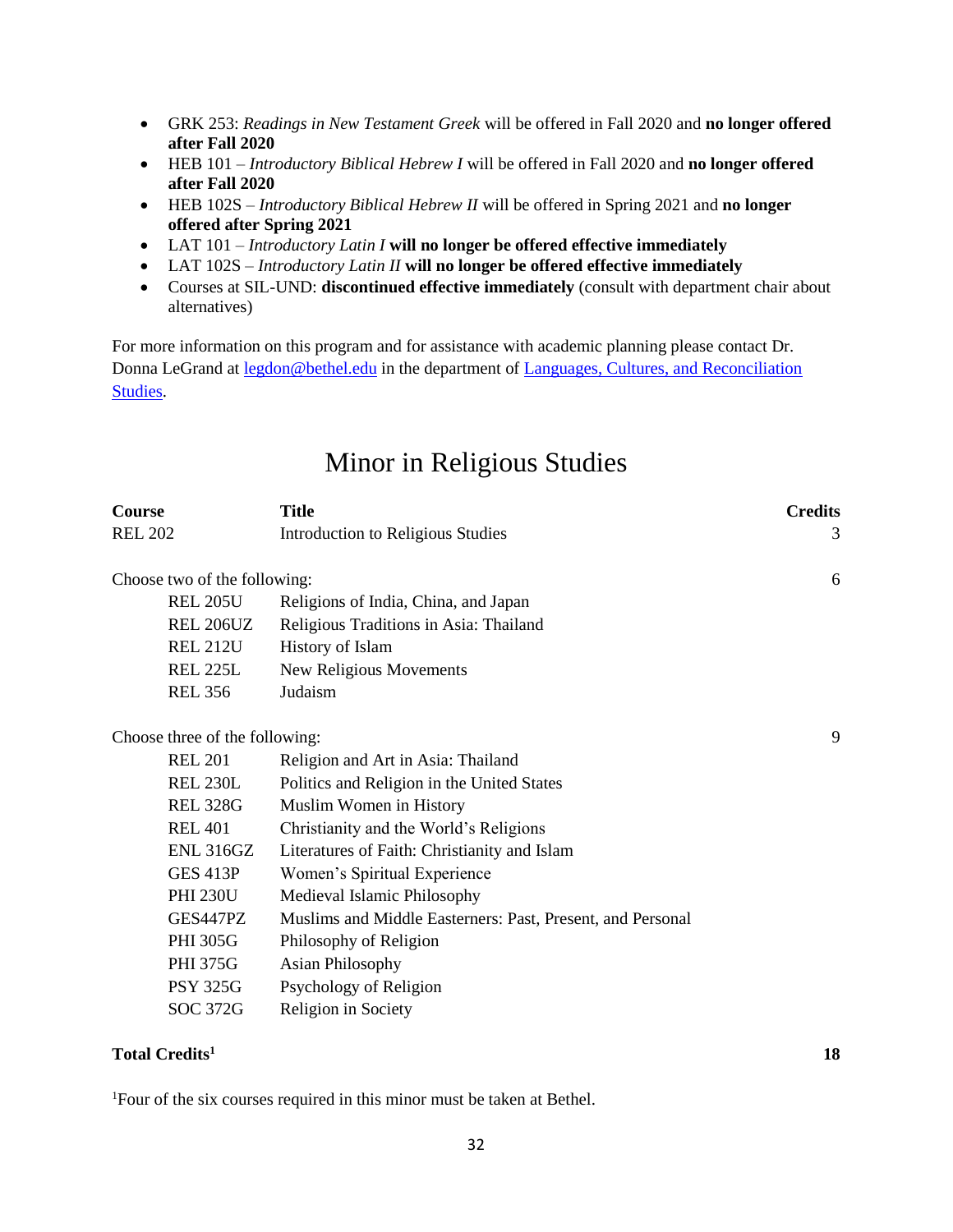Courses whose number is followed by a letter fulfill a General Education requirement.

Course(s) included in this program's Degree Requirements **affected** by this curriculum change:

• REL 202 – *Introduction to Religious Studies* will be offered in Spring 2021 and **no longer offered after Spring 2021**

For more information on this program and for assistance with academic planning please contact Dr. Gary Long at [glong@bethel.edu](mailto:glong@bethel.edu) in the department o[f Biblical and Theological Studies.](https://www.bethel.edu/undergrad/academics/biblical-theological/)

# Minor in Science, Technology, Engineering, and Math (STEM)

| <b>Course</b>   | Title                                                                    | <b>Credits</b> |
|-----------------|--------------------------------------------------------------------------|----------------|
| <b>NAS 101D</b> | Science Concepts – Life Science <sup>1</sup>                             | 2              |
| <b>NAS 102D</b> | Science Concepts – Earth/Space Science <sup>1</sup>                      | $\overline{2}$ |
| <b>NAS 103D</b> | Science Concepts – Chemistry <sup>1</sup>                                | $\overline{2}$ |
| <b>NAS 104D</b> | Science Concepts – Physics <sup>1</sup>                                  | $\overline{2}$ |
| <b>NAS 300</b>  | Exploring Applied Concepts in Science, Technology, Engineering, and Math | $\mathcal{D}$  |
| <b>NAS 400</b>  | Applied Research in Science, Technology, Engineering, and Math Design    | $\overline{4}$ |
| <b>MAT 201M</b> | Mathematics for Elementary Education 1                                   | 3              |
| <b>MAT 202</b>  | Mathematics for Elementary Education 2                                   | 3              |

### **Total Credits 22**

<sup>1</sup>In order to meet the General Education Lab Science (D) requirement, students must take two NAS courses.

Courses who number is followed by a letter fulfill a General Education requirement.

Courses included in this program's Degree Requirements **affected** by this curriculum change:

- NAS 300 *Exploring Applied Concepts in Science, Technology, Engineering, and Math* will be offered in Fall 2020, 2021 and **no longer after Fall 2021**
- NAS 400 *Applied Research in Science, Technology, Engineering, and Math Design* will be offered in Spring 2021, 2022 and **no longer offered after Spring 2022**

For more information on this program and for assistance with academic planning please contact Dr. Steve Bennett at [s-bennett@bethel.edu](mailto:s-bennett@bethel.edu) in the department of [Education.](https://www.bethel.edu/undergrad/academics/education/)